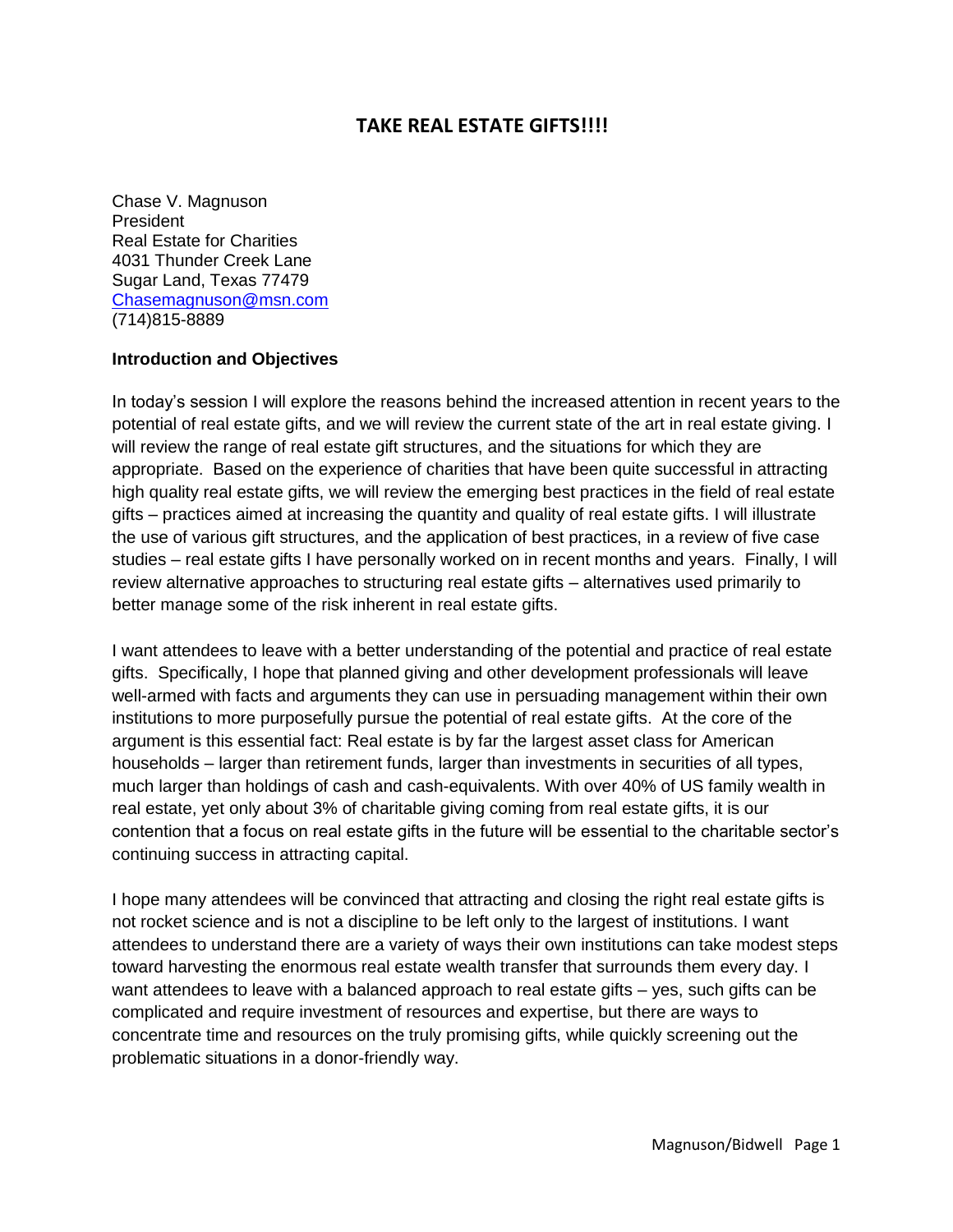I hope to convey the message that real estate gifts should not necessarily be considered as complicated gifts that won't provide useable financial resources for many years. In fact, I will show that a very high percentage of today's real estate gifts are outright gifts – i.e. gifts that can be turned in to cash in a matter of months, often – with relatively few complexities along the way. As such, we believe that real estate gifts should not just be relegated to the world of gift planning, but should be an essential strategy of major gifts, principal gifts, capital campaigns – in other words, a pursuit of the opportunity represented by real estate wealth transfer should be woven into all aspects of an institution's development strategy and procedures.

I want attendees to understand that the reluctance of many institutions over the years to pursue real estate gifts has more to do with the conventional "handbook" of fundraising -- and to stories about the "bad real estate gift" twenty years ago -- than it does to the reality of the real estate gift potential and the sophistication of today's profession in harvesting that potential while carefully managing risks.

## **Review of Trends in Real Estate Gifts**

It has been my experience at George Washington University and as a consultant working with many non-profits across the country – that more organizations have experienced an increase in real estate gift activity in recent years than have experienced a decrease in such activity. Anecdotal information and showings of hands at conferences support this contention, though hard data is hard to come by.

I ascribe several explanations to this recent trend. First, I believe that many development shops, faced with steady (or increased) pressure to produce results, and confronted by the continuing reality that gifts of cash remain hard to come by as donors seek to retain liquidity, and recognizing that it will be some time before gifts of appreciated securities pick up, are turning their attention to other asset classes, with real estate being at the top of that list.

I find that this awareness has translated into an increase in the marketing of real estate gifts on websites and in newsletters, and we find more and more gift officer job descriptions and searches include an emphasis on real estate gift experience.

Second, I find that more and more aging owners of multiple properties find themselves, as they seek to simplify their lives, looking to dispose of one or more of their real estate holdings – often a little-used vacation home, or an investment property requiring more attention than they want to give it. Such property owners are often very receptive to charitable disposition solutions that provide them with an ability to turn over to others the chore of marketing their real estate in what they perceive as volatile real estate markets.

Third, it is my experience that more gift planning directors are able to convince their bosses to pursue real estate gifts because of the fact that their peer institutions are more and more likely to have had success with real estate gifts, and because of the availability of expertise and access to best practices through conferences, professional journals and consultants.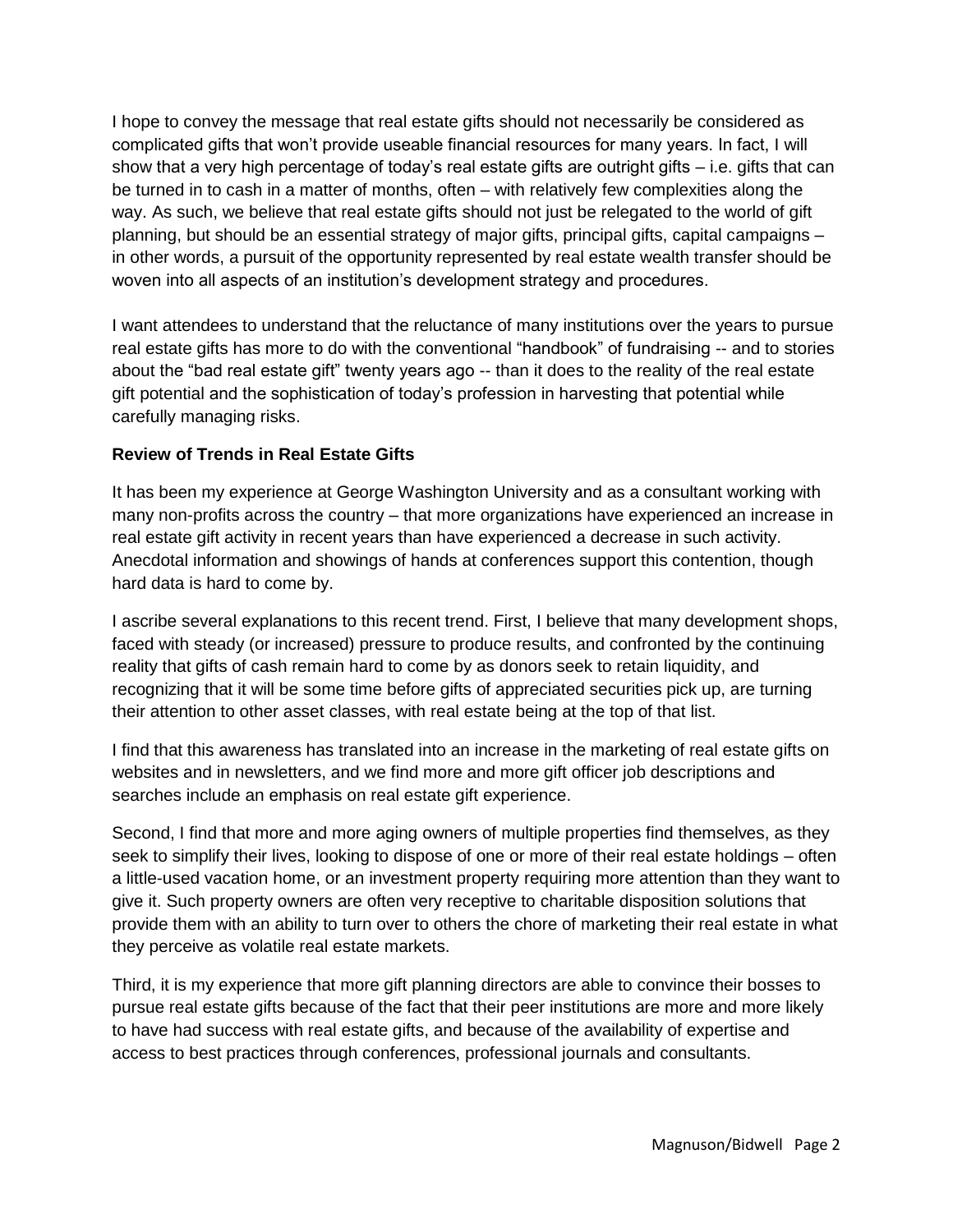#### **An Overview of U.S. Real Estate Wealth Today**

Even with softness and volatility in United States real estate markets in recent years, real estate remains by far and away the single largest category of assets for U.S. households. Real estate comprises 43% of household wealth in the United States – some \$67 trillion. This is a sum roughly equal to all stock and bond holdings combined. Though by far the greatest attention in the fundraising world is devoted to pursuing gifts of cash and cash equivalents, these assets account for only 15% of household wealth, or about \$9 trillion.

In other words, roughly 90% of the attention of the fundraising world is devoted to that 14% of household assets in cash and relatively liquid instruments. Meanwhile, scant attention is traditionally paid to those assets that account for 43% of household wealth – real estate holdings.

A growing realization that "real estate is where the wealth is" is no doubt responsible for much of the increased attention among development professionals to pursuit of real estate gifts.

Thanks to studies conducted by the National Association of Realtors, we have a good idea how much of this real estate wealth is in residential properties other than primary residences. One in ten households owned 2 or more residential properties. One in 25 owned 3 or more properties.

In other words, many, many of our donors – people who do not live conspicuously wealthy lifestyles – quietly own summer homes, investment properties, inherited farms etc., in addition to their primary residences. Our own personal experience bears this out. I often encounter families leading relatively modest lifestyles who, as it turns out, have owned an inherited vacation home or ski condominium for many years, or they share ownership of an inherited farm with one or more siblings, or they still own the triple-decker residential property they invested in twenty years ago.

Furthermore, I know that it is these supplemental residential properties that change hands with great frequency. We know that fully 40% of residential sales in any given year tend to be these second, third and fourth homes. In other words, if you are working with a prospect who owns a second and a third home (not that unusual, as it turns out), there is a good chance that in the next few years they will be thinking about what to do with one of those properties.

The late John Brown had access to more refined data that captures this phenomenon. He was fond of saying:

"Among property owners age 50 and over, 18% of them will sell a piece of real estate in the next 18 months."

What does this mean for the fundraising world? It means we need to find out who these owners of multiple pieces of residential real estate are, especially the older ones, and we need to be sure they know that there are tax-advantageous alternatives to simply selling those properties.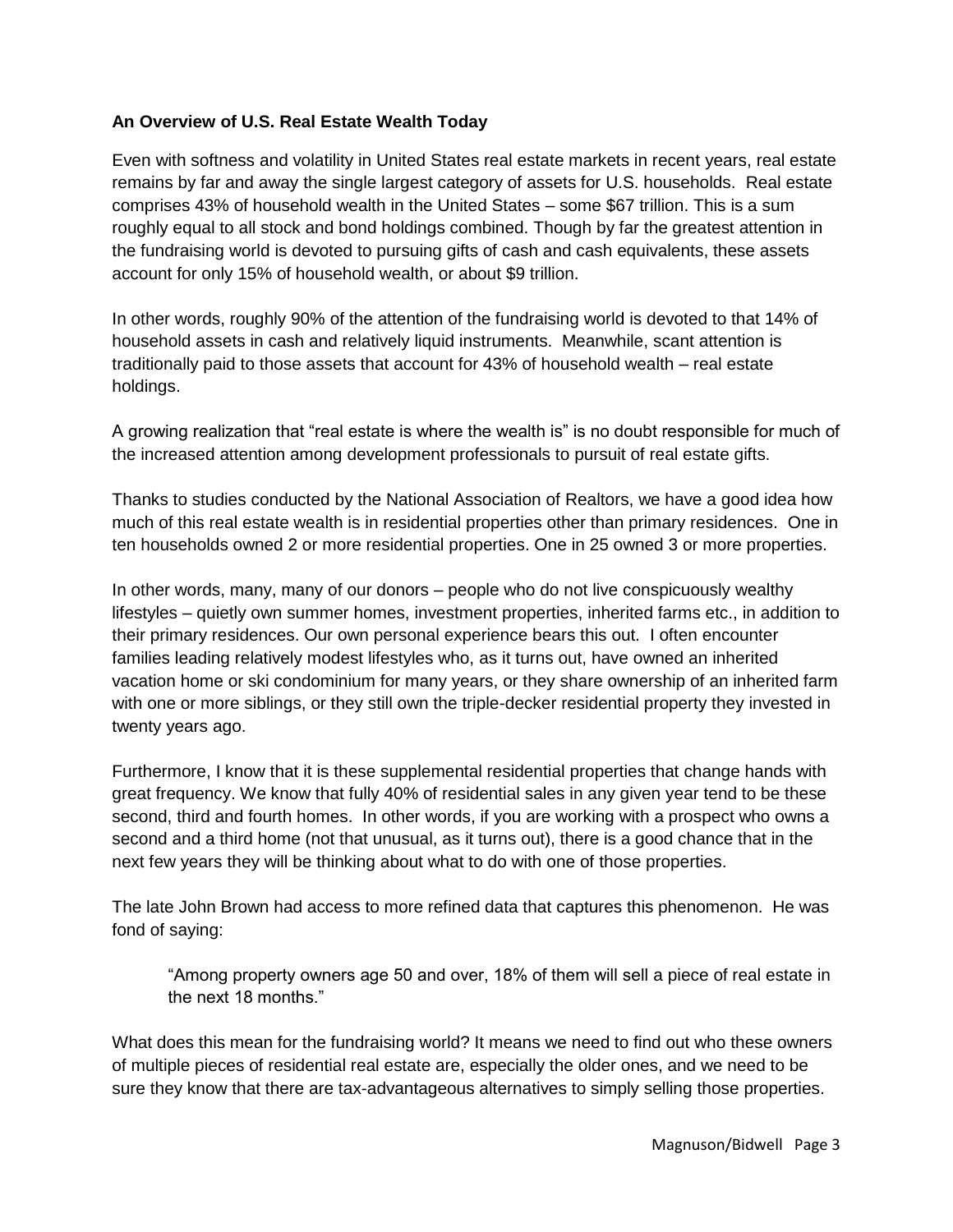We need to be sure they know that when the time comes for them to start thinking about disposing of one of their properties, they will know to give us a call to explore possibilities, rather than just automatically list the property with their local broker.

#### **What Real Estate Donors Look Like, and What Motivates Them**

I know that many donors of real estate are individuals and families who own multiple pieces of residential property. But what do we know about their motivation when they do make a gift?

There have been studies produced nearly identical results: There were three factors at the top of the list of what motivated property owners to donate real estate. They are: resonance with the mission and good work of the organization (i.e. charitable intent); desire to use the tax benefits from the gift (avoidance/minimization of capital gains taxes as well as charitable deductions); and a desire to be relieved from the headaches of continued ownership and management of the property. Significantly, the third of these – getting out from under the burdens of property ownership – was rated equally with the other two.

This tells us a great deal about how to market our institution's interest in attracting real estate gifts. In our marketing and outreach we should be reminding our prospects that we understand that many of them will find themselves in a position where they might start to feel that continuing ownership of their property is more burdensome than beneficial, and that we have creative ideas that could very well solve their problem while enabling a very generous gift.

From experience we also know that there can be particular fact patterns that will lead aging property owners to be especially receptive to conversations about the disposition of their real estate. For example, many people today are wary of the emotionally-taxing process of working with a broker to list and sell their home. To be told that the vacation home that was worth \$2 million several years ago should now be listed for a *mere* \$1.4 million, with hopes of selling it (after reductions in listing price) at maybe \$1.2 million, can be very difficult for a family to take. Given the alternative to deed it over, take a deduction for the full appraised price, avoid any exposure to capital gains tax, *and let the college (for example) worry about the marketing process*, can be very attractive.

Other motivating factors include:

- wanting to convert a non-performing (from a financial point of view) asset into assets that might generate 5% or greater (through a charitable remainder trust, or through a charitable gift annuity), to supplement retirement income;
- wanting to trigger a big deduction to help offset the large gain coming from sale of a family business or another property;
- wanting to make the decision about the property now, once and for all, rather than arguing about it with family members for the next 20 years.

To summarize the profile of a likely real estate donor: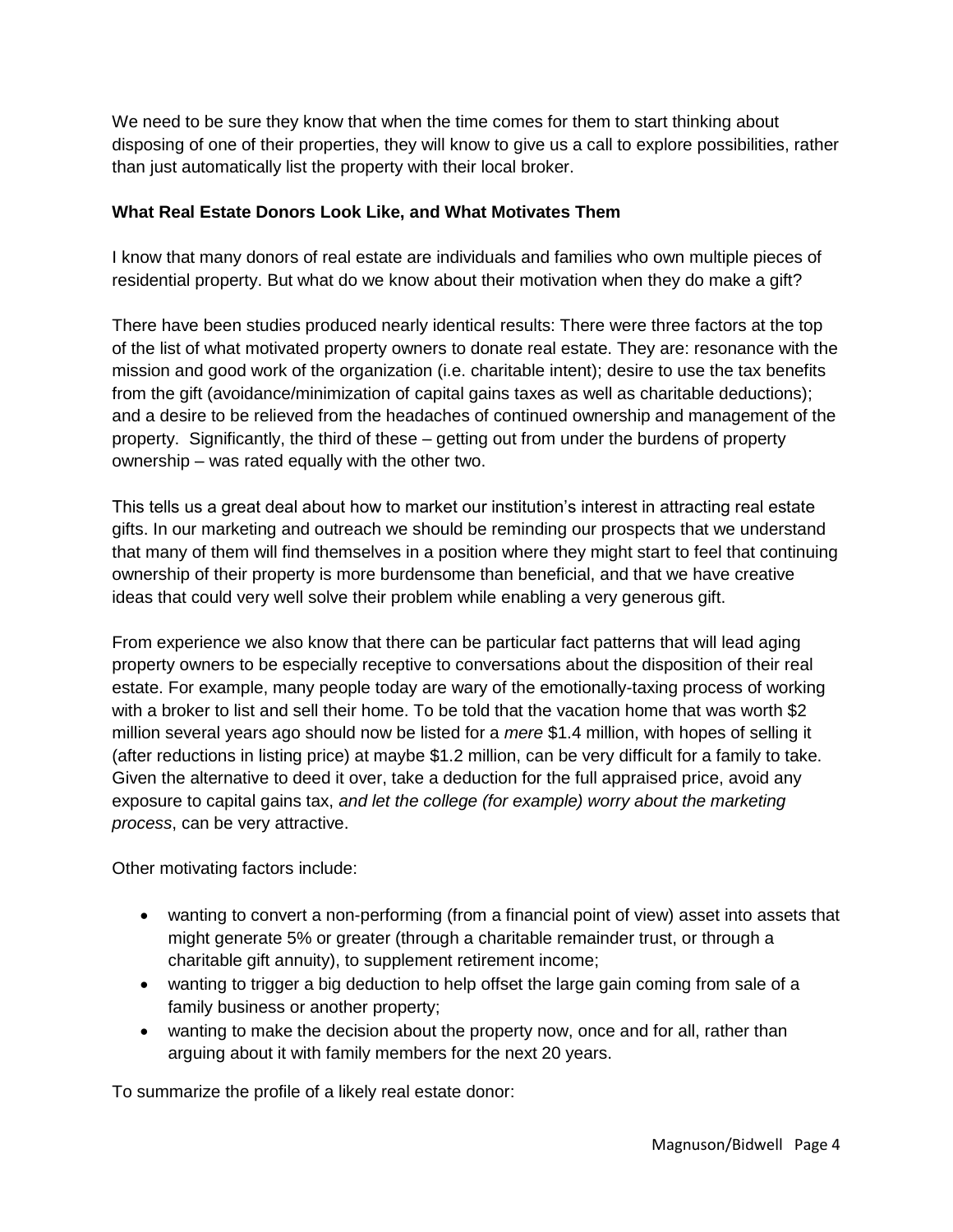- $\bullet$  Age 65+
- Owns multiple pieces of real estate, likely in multiple states much of it is appreciated.
- No heirs, or children moved away and not interested in the real estate.
- If there are children, there are other assets to pass on to them.
- Want to preserve their liquidity.
- Capacity to use charitable income tax deductions.
- Charitable motivation.
- May or may not have a strong giving record.
- May or may not show up on wealth screening.

# **What Today's Real Estate Gifts Look Like**

From surveys I know that 50% of properties donated tend to be residential properties – roughly 30% second/vacation/rental properties, and 20% primary residences. Other properties donated, in order of declining frequency, are undeveloped land, commercial properties, farms and ranches, land with conservation value, time shares, and industrial properties.

It is my belief that with the possible exception of time shares (and cemetery plots!), virtually no particular type of real estate should be automatically dismissed. Rather, we believe that with rigorous screening and due diligence procedures in place, it is possible to sort out the promising gift properties from the troublesome ones, regardless of whether the property in question a summer home or a factory is.

Thanks to periodic reports from the IRS, "Individual Non-Cash Charitable Contributions," we have some good data on real estate gifts as reported on Forms 8283 attached to tax returns. The latest study – of 2016 returns – tells us that slightly over \$640 million in real estate donations were reported in 2016. (This includes conservation easements and façade easements). In that year the average (mean) real estate donation was reported as \$268,000. This number has declined in recent years, but it is still a substantial number for the *average* real estate gift.

When gift officers and development vice presidents point out to us that the pursuit and closing of real estate gifts involves front-end expense, varying degrees of complication, and that some gifts don't make it across the finish line, our response is: Yes, that is all true. But, if you screen your gift possibilities carefully at the outset, and spend your time on just the promising gifts, and if those gifts average over \$250,000, isn't it worth a little effort and expense to bring in such gifts?

I am are asked if it's true that many properties offered as real estate gifts are encumbered with mortgages. My experience, and the data, suggest not. According to the Statistical Abstract of the U.S., for persons age 65 and older, fully 83% of their real estate holdings are debt-free. And since most real estate gift conversations involve owners 65 and older, there is a very good chance that a mortgage won't be a factor. And, if a mortgage is involved, more often than not work-arounds to the mortgage can usually be figured out.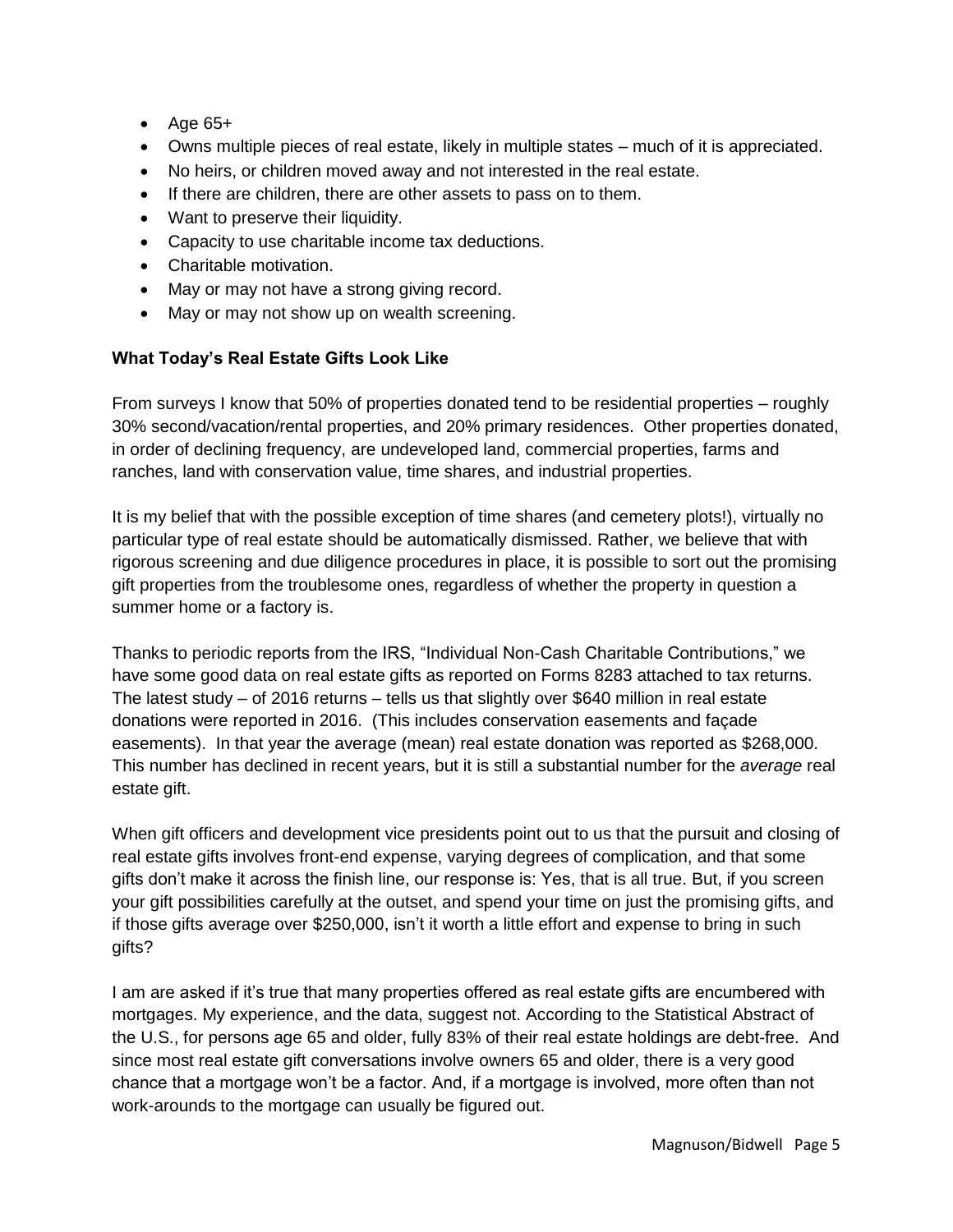#### **Emerging Best Practices**

There can be no question that the development world, and the networks of private advisors, and the number of institutional partners and private consultants involved with real estate gifts, have collectively learned a great deal in recent years about good, and bad, ways to go about attracting, structuring, screening, investigating, closing and disposing of real estate gifts.

I believe that it is appropriate to claim that best practices in the field have in fact developed and are constantly being refined.

The following summary of "Emerging Best Practices" is based on a study as well as my experience and that of our clients in attracting real estate gifts.

#### **Policies and Procedures**

I have found that for almost every institution it makes sense, before ramping up the marketing of real estate gifts, to review and amend gift acceptance policies and procedures to be sure they properly address what that institution does and does not want to pursue and accept as real estate gifts. The state of the art has advanced greatly in recent years, and it makes sense for gift acceptance policies to reflect this collective learning. Also, the process of conducting such a review can become an opportunity to educate key staff and board about the magnitude of the real estate gift opportunity, and can provide the mechanism for achieving buy-in of key players, including the CFO or the General Counsel, or wherever it is that institutional caution about real estate gifts has traditionally been housed.

Such a review can often achieve a considerably stream-lined approach to reviewing and deciding about real estate gifts. Many institutions discover that they have unnecessarily burdened the real estate gift review process by having too many hands in the pie. Often, the process can be simplified with absolutely no sacrifice of the quality of the review.

Revising procedures for handling real estate gifts can also provide an opportunity to become more "donor-friendly" throughout the process. Often, an institution's caution about real estate gifts is reflected in rather off-putting procedures, e.g.: a potential donor inquiring about possibly making a real estate gift is asked to complete a 10-page questionnaire and supply many pages of documents. If an institution is truly interested in accepting real estate gifts, then its approach to dealing with prospective donors needs to be friendly and oriented to problem-solving.

More and more organizations are adopting a gift minimum concerning real estate gifts. Increasingly, the yardstick being used is not simply the estimated value of the real estate asset in question but is, instead, the estimated likely net value to the organization, in today's dollars, of the gift when all is said and done. For example, a vacation home may appraise at \$200,000, but if it is proposed as the funding asset for a 6% Charitable Remainder Unitrust for 63 year old beneficiaries, then the true likely value of the gift – taking into account various expenses along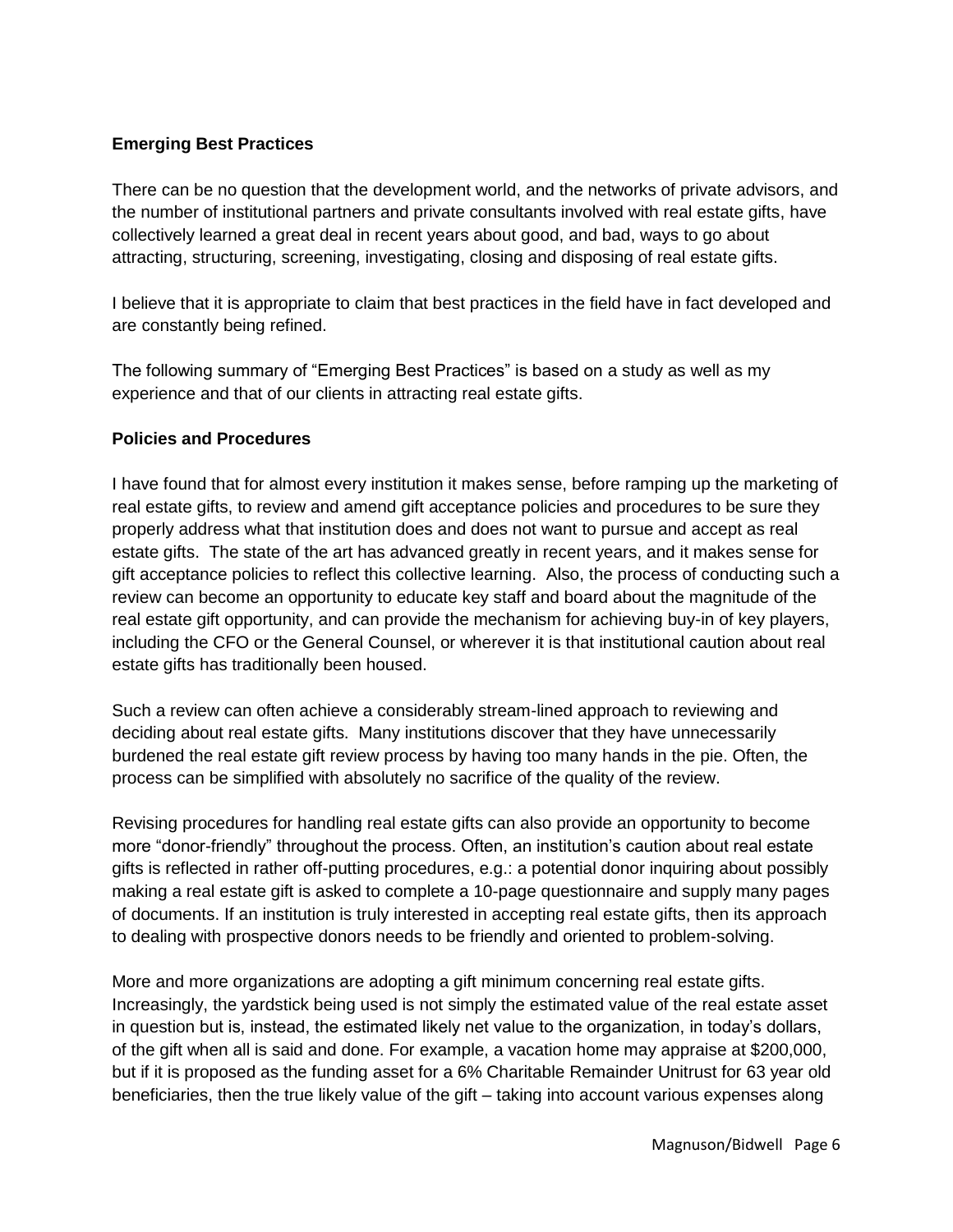the way, making actuarial assumptions, and bringing everything back to present dollars – might be more like \$75,000. It certainly isn't \$200,000. We have found that it is good rigor for an institution to do this preliminary analysis early on, in part to temper expectations, and in part to help decide whether to pursue the gift.

And finally, we know that the most successful real estate gift programs offer a very full menu of structuring options to their donors, so that they can use the whole toolbox in crafting a solution to fit the donor's particular circumstances. Therefore, a review of gift acceptance policies and procedures becomes an opportunity to carefully broaden the menu of offerings, while thinking through particular policies for each structure. In other words, the most successful programs include charitable gift annuities and bargain sales and fractional interest gifts on their menu, as well as bequests, outright gifts and charitable remainder trusts.

## **Marketing**

I am occasionally challenged about our enthusiasm for the potential of real estate gifts with questions like: "I'm skeptical about the whole real estate gift thing. We 've received only three calls in the last two years." To which we often respond: "Have you given your alums/members/donors any reason to think that you are interested in receiving real estate gifts? Do you mention it on your website? Do you include it in your mailings? Do you highlight it at reunions?" Most often the answer to these questions is: "Well, no, not really." To which we respond: "They are not going to give you a call unless you give them some reason to call."

I have found that some messages work better than others when getting the word out about an organization's interest in real estate gifts. As a general rule: "Give us your real estate. We're a great organization and we'll do great things with the money" doesn't work terribly well. On the other hand: "Perhaps you find yourself thinking about a piece of property you might need to dispose of in the years ahead. If so, give us a call. I have some ideas you might find interesting" can elicit responses. In other words, it helps to put yourself out there as someone who understands their situation/problem and is in position to help them solve their problem.

Like other marketing situations, the message needs repeating often, in different media – newsletter, website (where, in our opinion, real estate deserves its own page rather than being buried on Planned Giving pages), enewsletters, social media, etc.

Not surprisingly, case studies (real examples work best, but hypotheticals are better than not doing it at all) are most effective.

No matter what the message and the medium, it's critical that the organization's response be timely, friendly and professional. As I suggested before, there's no point in launching a sophisticated marketing program if the response is to fire off a request to complete a lengthy questionnaire and send copies of legal documents.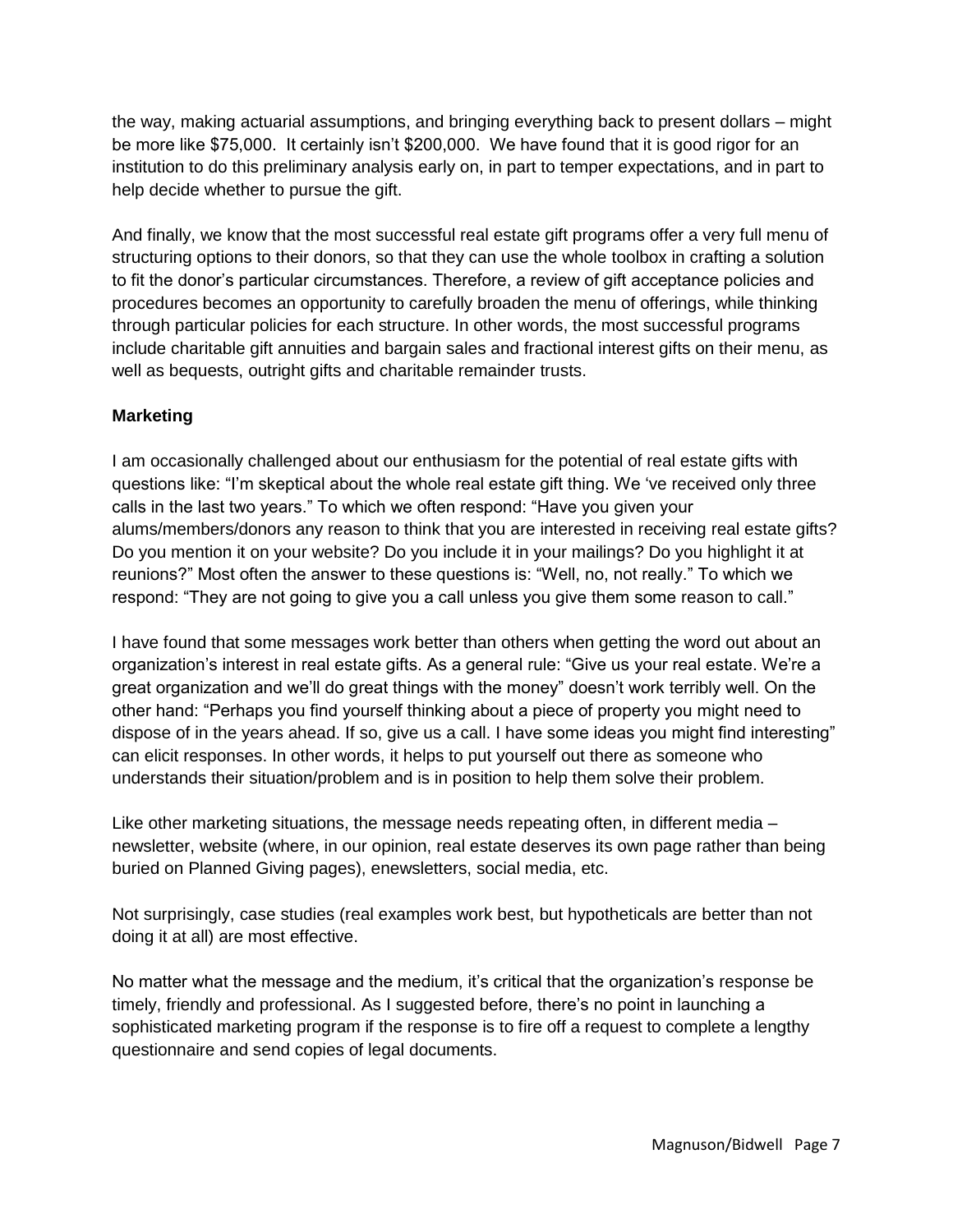#### **Initiating the Conversation with Prospects**

As important as it is to market an organization's interest in real estate gifts, we have come to believe that there is a more direct way to surface real estate gift possibilities. And that is to figure out (through research, brainstorming with staff and board members with institutional memory, etc.) who among your alums/patients/members fits the profile of a likely real estate donor (see IV above), come up with your ten best prospects, and figure out who is best positioned to have a conversation with those persons in the next six weeks.

Often these prospects will be people very familiar to your organization. Sometimes, they won't be.

Whoever they are, our advice is to not be reluctant to initiate a conversation about their real estate holdings and their plans for the future. Rather, I believe it is appropriate to approach such conversations with the attitude that your prospects are likely to welcome a conversation with creative ideas, because it is highly likely that the future of their real estate is very much on their minds these days. My experience is that such prospects are more likely to open up about their real estate and their situation than they are to ask you to stop prying and please go away.

#### **Start with your Board of Directors**

Let's start with another quote from John Brown:

"A real estate gift is sitting at the table of every Board meeting. It's just that no one has ever connected the dots."

#### I truly believe this.

Which means there are multiple reasons for getting on the agenda of a Board meeting, or at least a Development Committee meeting or a Campaign Committee meeting. They are: You might want to get your Board's blessing on amended gift policies incorporating real estate gifts. You might want to prepare a presentation designed to have the light bulb go off for one or more Board members who perfectly fit the profile of a likely real estate donor. And, you want all your Board members to know enough about the basics of real estate gifts – the *very* basics – that next time they're at a cocktail party and a friend mentions that he's going to have to sell the place on the Vineyard, your Board member needs, at that point, to say: "Before you list it, could I have so-and-so give you a call next week?" rather than say: "Here's the name of a broker you might want to use."

## **Donor-Friendly Screening and Due Diligence**

I have found that concern about environmental risk sometimes totally dominates an institution's thinking about real estate gifts to the point that real estate gifts are rarely sought and, when offered, rarely completed. Though the legal exposures to an organization arising from CERCLA and other laws are substantial and should always be taken very seriously, we believe that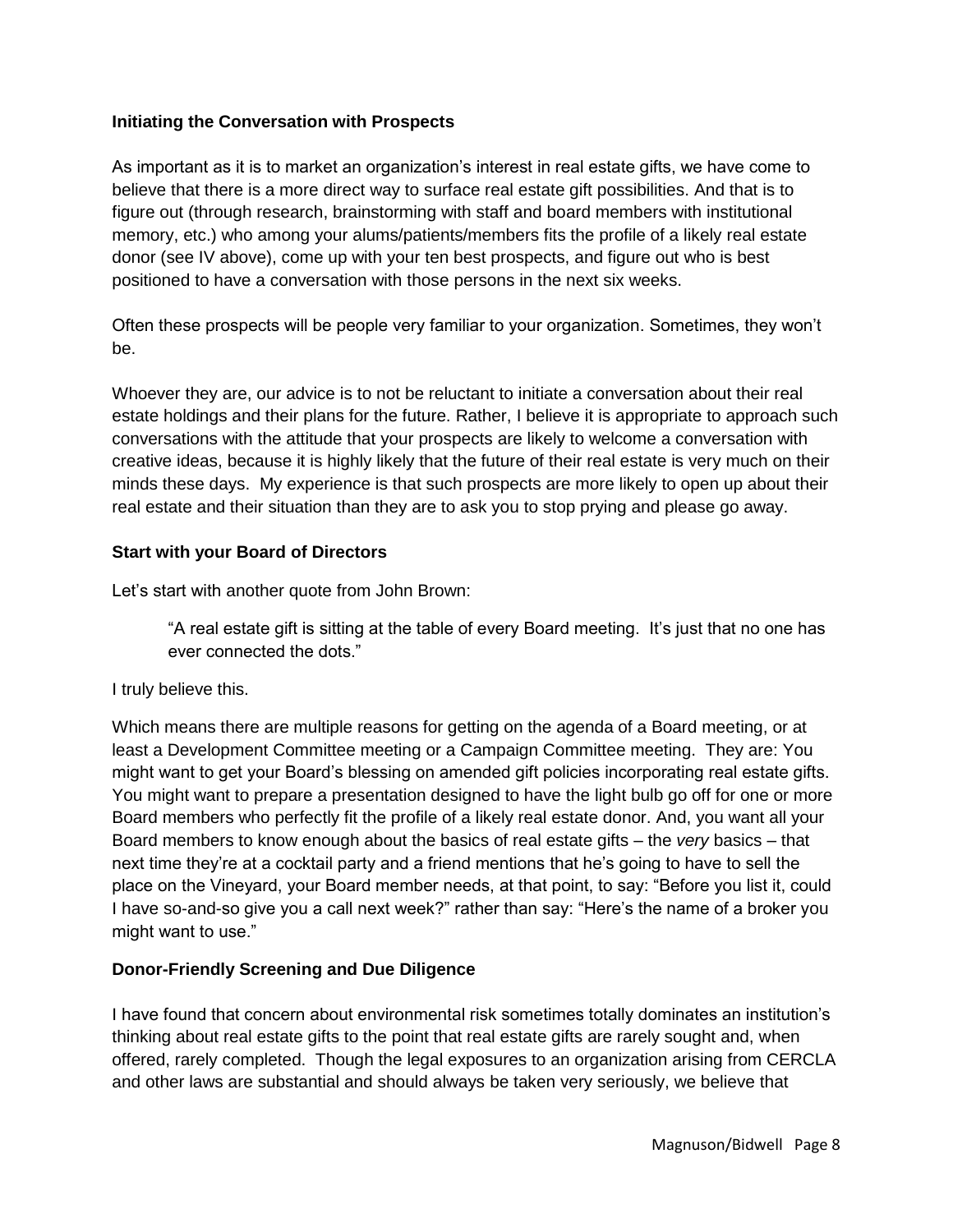proper screening and due diligence can identify, manage and control these risks – as well as other risks – in most cases.

I am finding many institutions applying a two-step process to evaluating properties offered as gifts. With an emphasis on donor-friendliness (while maintaining rigorous risk management), I believe that a reasonable first step when a potential gift property appears is for a gift officer, or a member of the charity's real estate department (where is exists), to gather basic information in either a site visit (obviously preferable) or in a friendly phone call that might last no more than 30 minutes. Without putting a donor prospect through the ordeal of completing lengthy questionnaires and copying deeds, I have found that the right 30-minute conversation will in most cases provide the essential information needed for a decision on whether or not to proceed with consideration of the gift. The attached data sheet can be used as a guide to what should be a friendly conversation in which this critical information is gathered.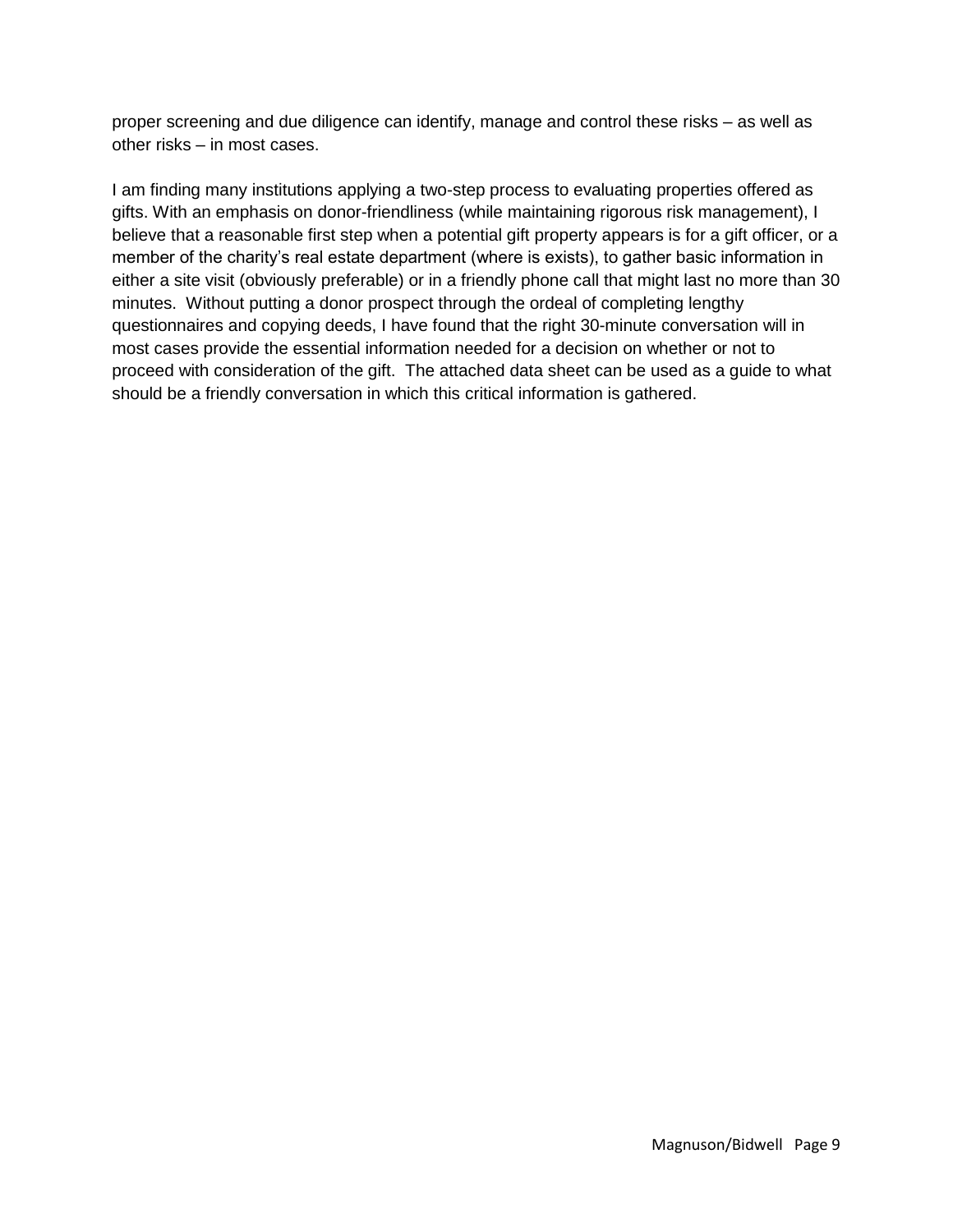# Real Estate Gift Data Sheet

| Daytime Phone Number ()<br>Person providing information (if other than owner): ___________                                             |
|----------------------------------------------------------------------------------------------------------------------------------------|
| Email:<br>Daytime Phone Number (All Allen Communication Contract Communication Contract Communication Communication Comm               |
| Address/Location of Property proposed for gift:<br>Address/Location of Property proposed for gift:                                     |
|                                                                                                                                        |
|                                                                                                                                        |
|                                                                                                                                        |
| Abutting property uses:                                                                                                                |
| Any obvious environmental hazards associated with property or abutting properties:                                                     |
| Estimated current fair market value of property: \$ _____________________________                                                      |
| Estimated current cost basis (include improvements): \$ _________________________                                                      |
| Amount of mortgage or other debt currently on property (if any): \$                                                                    |
| Has property recently been listed for sale? _____ If yes, with whom, and for what list price?                                          |
| Objectives of donor in wanting to make a gift: _________________________________                                                       |
| Gift arrangement contemplated: (outright gift, partial interest, retained life estate, life income<br>arrangement, etc.):              |
| Is a particular gift designation for a particular purpose contemplated? ______________                                                 |
| Note: If possible, please attach a photo of the property and one or more maps showing<br>location and relation to abutting properties. |
|                                                                                                                                        |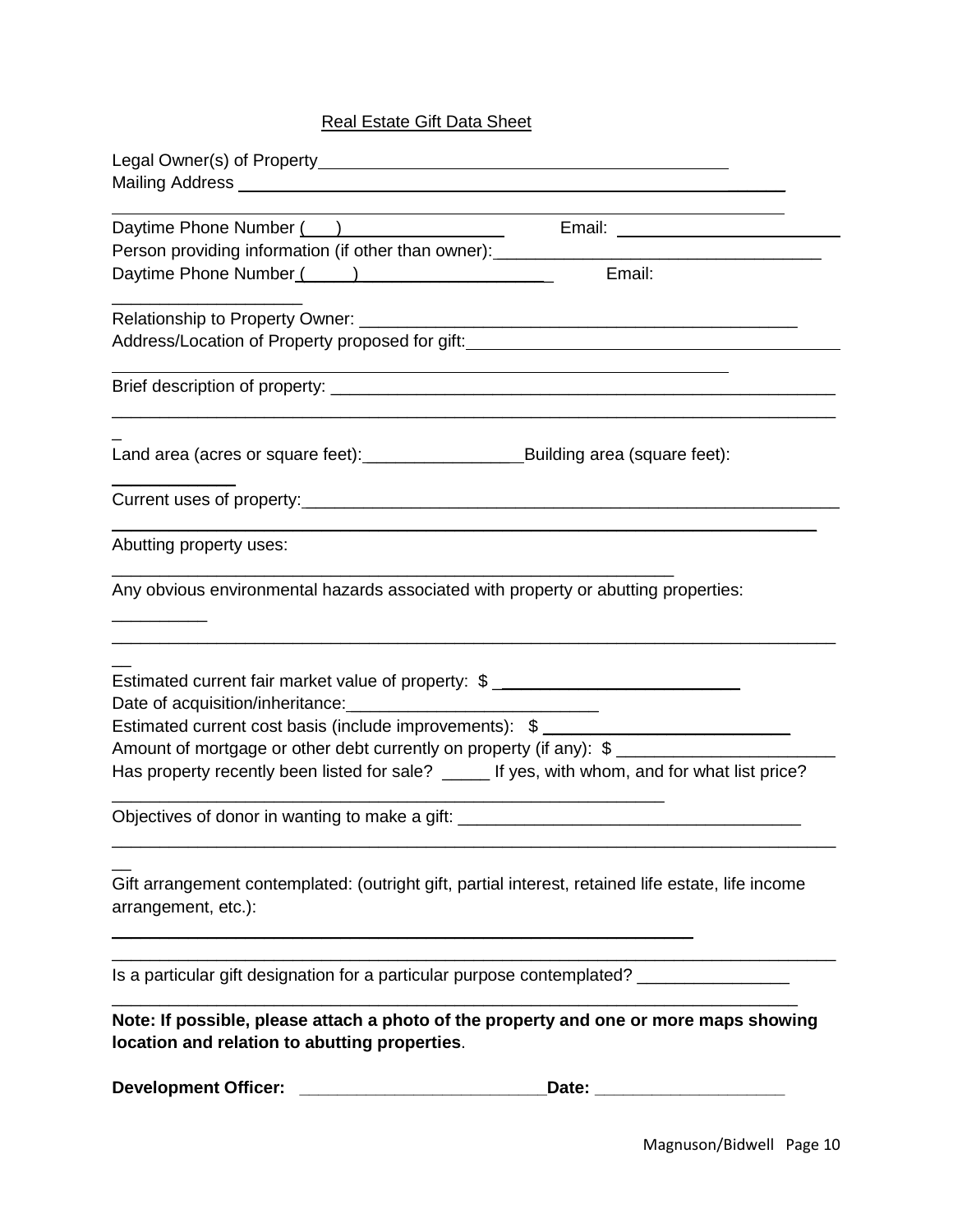This information, perhaps supplemented by some time on Google Earth, Zillow, and on-line assessor or registry information, is often sufficient for the institution's gift acceptance committee to determine whether the gift would appear to be consistent with policies and meet basic thresholds and not contain any glaring red flags – in which case the decision would be made to proceed to the next and more rigorous stage of due diligence – or whether the gift doesn't meet institutional requirements or has some glaring problems – in which case the decision would be made to tell the donor politely and respectfully that their proposed gift doesn't pass muster.

If the gift passes this initial screening, then it would be appropriate to work with the property owner on the steps of a more complete due diligence process – title search, further market and value investigations, and, in most cases, a Phase I environmental assessment. But there is no need to put either the institution or the donor through these hoops, and incur these expenses, unless an initial screening process provides encouraging preliminary indications.

I'll mention that one trend we are seeing is for more and more institutions to pay for the Phase I environmental assessment – assuming all other aspects of the gift look promising – on the theory that this is a legitimate cost of doing business, akin to paying for title insurance. We have both seen promising gifts go away because of an institution's insistence that the donor – in some cases the donor of a very substantial and valuable property – pay for the \$1800 Phase I because "that's our policy."

# **Menu of Ways to Dispose of Property**

## **Familiar Approaches**

In my experience, notwithstanding the education and experience of the professional advisory community – attorneys, CPAs, financial advisors, real estate advisors and brokers – an owner of property, when seeking advice on how to dispose of a piece of (usually appreciated) property, will most often be advised to consider one of three approaches:

- Find the best broker you can, sell for the best price you can get, pay your capital gains taxes, and move on with your plans, including our charitable donation plans; or
- Leave the property in your estate, leaving it to your executor and your children to sort it out when the time comes (whether or not your children really want either the property or the headache of dealing with it); or
- Bequeath the property to one or more charities of meaning to you through your will.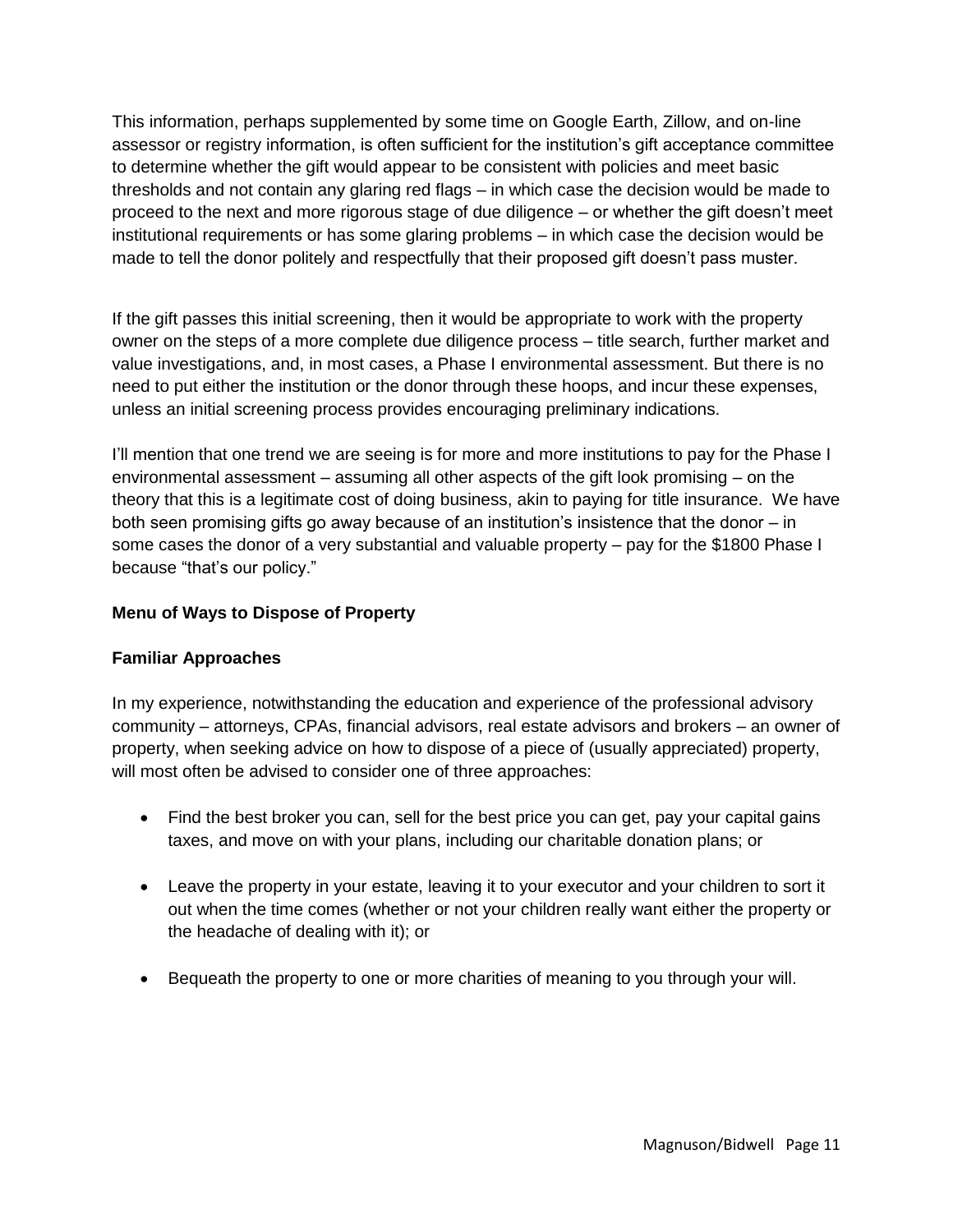## **Charitable Approaches**

It is less often, in my experience, that a family's advisors will refer to a range of charitable options also available at the time one starts to think about disposing of property. Therefore, more often than not, it falls to the gift planning officer, or major gifts officer, to review the menu of charitable options available to someone contemplating disposing of real estate.

The menu includes:

- Outright gift. Never underestimate the capacity of a donor to make an outright gift. Don't start off assuming, for example, that they will want life income as part of the arrangement. The outright gift is the simplest gift for all involved, provides the maximum and earliest financial benefit for the charity, and provides the maximum tax benefit for the donor.
- Part sale, part gift. For donors not wanting to give the property away entirely but wanting some sales proceeds as a lump sum (as opposed to coming in the form of trust payments or annuity payments), there are two structures that can be adapted to fit a wide range of situations.
	- $\circ$  Bargain sale. A property owner selling their property to an exempt non-profit organization at a price below the appraised fair market value of the property is entitled to a charitable deduction for the difference between the sales price and the appraised value. The deduction from this gift portion can often be used to offset the exposure to capital gains tax on the sale portion of the property. A charity contemplating such a transaction will need access to working capital to cover its purchase price and holding costs prior to the time it sells the property (unless simultaneous sales are arranged.)
	- $\circ$  Fractional interest sale. A property owner may elect to donate an undivided fractional interest in a property to a charity, at which point, typically, the two parties cooperate in marketing and selling the property. The donor is entitled to a charitable deduction based on the percentage of ownership they donate (sometimes adjusted to reflect the minority discount rule). At the time of sale, net sales proceeds are distributed to the donor and to the charity based on their respective ownership shares. The advantage of this arrangement for the charity is that it doesn't require upfront capital for purchase.
- Life income arrangements. Depending on the desires of the donor, and the policies and flexibility of the charity, either a Charitable Gift Annuity or Charitable Remainder Unitrust or a can be used to provide the donor with a combination of deductible gift and income for life or for a period of years (in the case of a CRUT).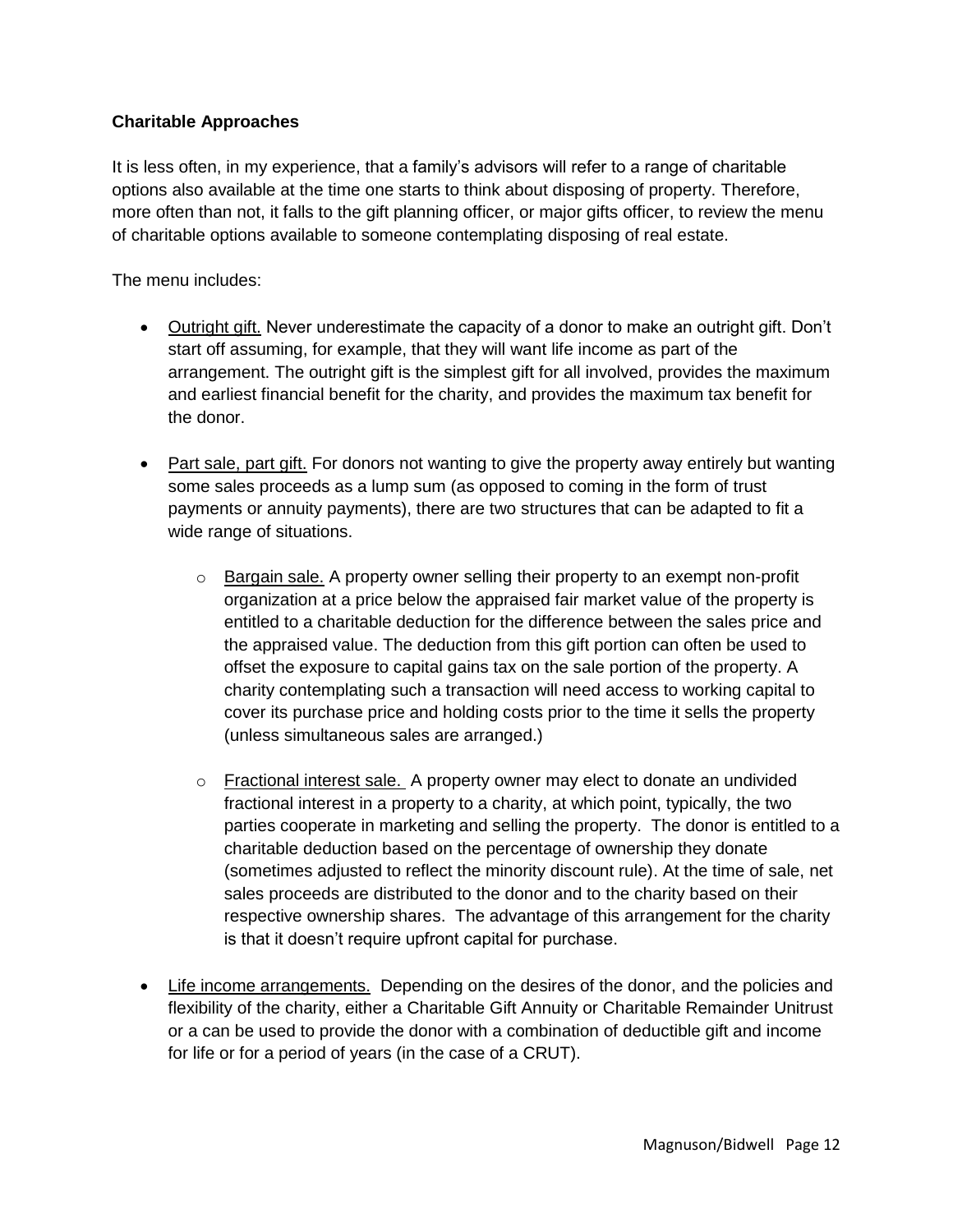- $\circ$  Charitable Gift Annuities. Despite today's low CGA rates, many donors seeking to make a gift of property in exchange for retirement income prefer the CGA solution over the CRUT solution, because of the attractiveness of fixed rates and the relative simplicity of the CGA. In response, more and more charities are deciding that in particular circumstances they would be willing to fund a CGA with property, provided they can defer payments and adjust the pay-out rate to reflect their likely actual proceeds from sale, net of expenses.
- $\circ$  Charitable Remainder Unitrust. Many donors are very well-served by their decision to fund a CRUT with donated real estate. Donors need to understand from the start that they will likely be asked to make cash contributions to the CRUT to cover the CRUT's costs of property ownership prior to sale. Some donors prefer to, or are willing to, serve as initial trustee of the CRUT, through the time of sale, at which time often trusteeship is assigned to the charity. (This approach limits the charity's risk exposures.) More and more donors, however, are asking the charity to serve as trustee from the outset, out of a desire to offload the responsibilities of marketing the property. In response, more and more non-profits have grown flexible about trusteeship arrangements on real estate funded CRUTs.
- Continued use of the property Retained Life Estate. The ability to donate a residential or agricultural property while retaining the right to continue using (or, perhaps, renting out) the property provides a very attractive gift vehicle for many property owners. The charity needs to be very careful about the drafting of a detailed side agreement – in addition to the language of the deed itself – that clearly spells out the responsibilities of the parties and anticipates such events as incapacity, need for major capital improvements, etc. Where a non-profit knows that a donor has left a property to them through their estate, they would be well-advised to explore with the donor the advantages of doing the gift as a retained life estate instead – they could still continue to use the property (and be responsible for its costs), but they would benefit from a charitable contribution income tax deduction (unlike a bequest) and could be recognized for their gift during their lifetime.
- Life income and continued use of the property. In certain situations, for some institutions, it makes sense to work with the donor to combine a retained life estate with a charitable gift annuity. Essentially, rather than take a deduction for the gift portion of the retained life estate, the donor uses that value to fund a CGA. The institutions that find the upfront cash necessary for CGA payouts are often institutions that conclude that such an arrangement is a prudent use of endowment funds, where the likely return on investment using funds in this way is competitive with alternative uses of those endowment funds.
- Passing the property to heirs Charitable Lead Trust. Where a property owner wants to pass on income-producing real estate to heirs in a tax-advantageous manner, while providing interim gifts to charity, the Charitable Lead Trust can be an ideal solution.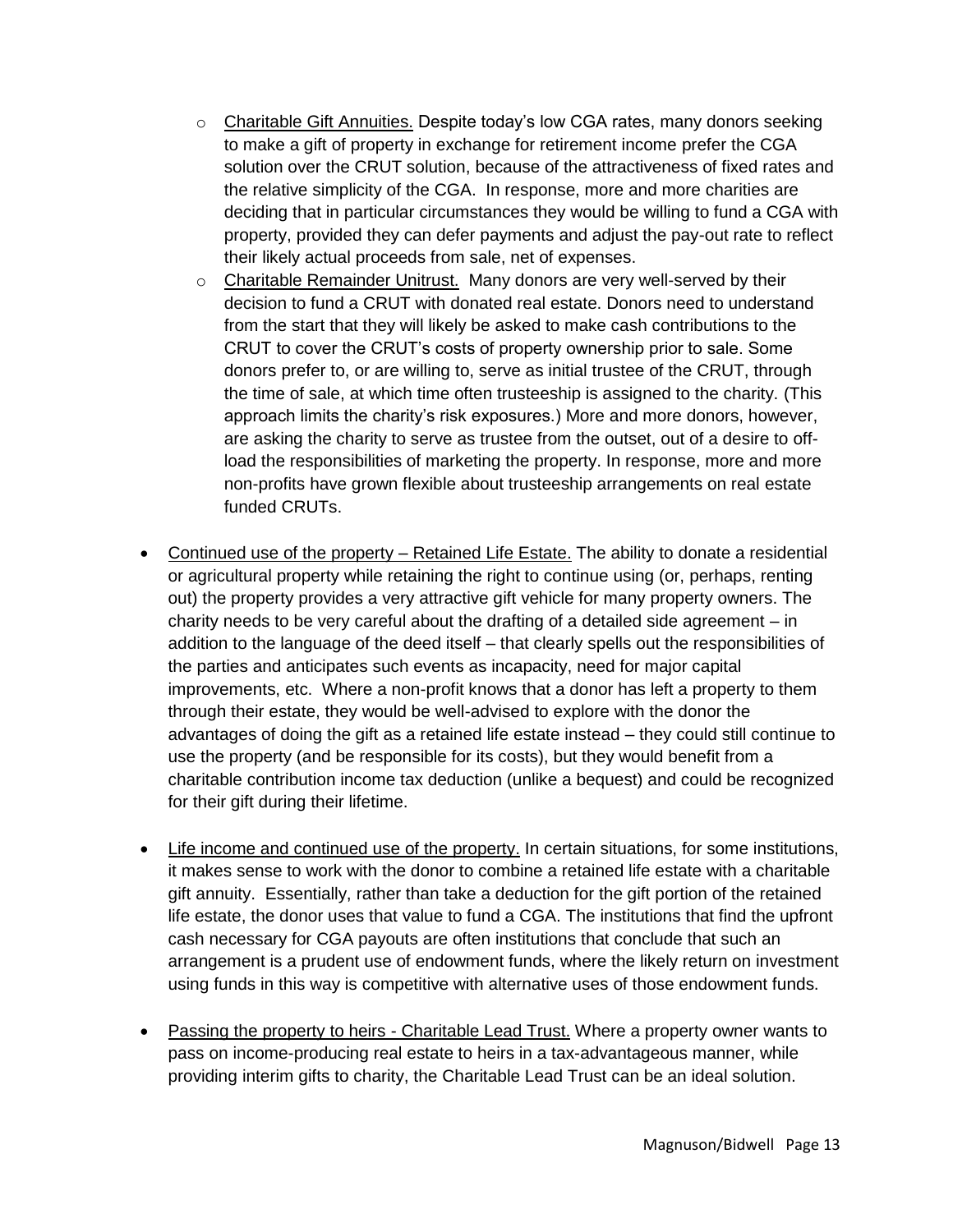Conserve the property. When working with property owners desiring to either protect conservation-worthy land or to protect the façade of a historically significant building, conservation/façade easements can be used in combination with any of the gift vehicles above. For example, the owner of conservation-worthy land valued at \$1 million could either donate the land to his/her college, which would sell it knowing that it would likely be developed; or, the owner could first donate a conservation easement to a local land trust (triggering, say, a \$400,000 deduction), and then donate the easementencumbered land to the college, triggering an additional deduction of, in this instance, \$600,000. In the second situation, the College would sell the property and yield \$600,000 from the gift. In both situations, the donor would be eligible for deductions totaling about \$1 million.

## **CASE STUDY ON USE OF REAL ESTATE TO FUND CGA**

Husband and wife in their early 80's approach two national charities to make a donation. The husband had been a college professor, they had no children, now living in a retirement facility, needed additional income and wanted to leave major gifts to the two organization.

The donation asset was a cabin on four acres of beachfront property in Rhode Island. The donors estimated the value to be in the \$750,000 range and there existed a small mortgage. The property was purchased in the early 1950s and the family used it as summer retreat and to entertain guests. At present it produces no income and if sold would net considerably fewer dollars for reinvestment from which they would hope to get an income stream. At any rate "safe" investments were producing between 1.5% and 3% or roughly \$15,000 in annual income.

The Planned Giving Officer for one of the charities suggested and exchange of the property for a Charitable Gift Annuity at a fixed rate of 8.3% annually. This would produce an annual income of \$41,500 plus provide tax saving from the gift deduction this arrangement. For six years the deduction help shelter the income stream and effectively increased the net payout return to around 12%.

The organization entered into a join agreement to share the donation. The property sold for over \$1,200,000 including sales and marketing fees. The donor's annual annuity payment jumped to \$83,000 because of the increased value of the gift and net sales proceeds.

All parties to the transaction were happily surprised by the end result. The charities get major gifts, the donor fulfill their philanthropic goals and protect their retirement years with a secure commitment for a lifetime income.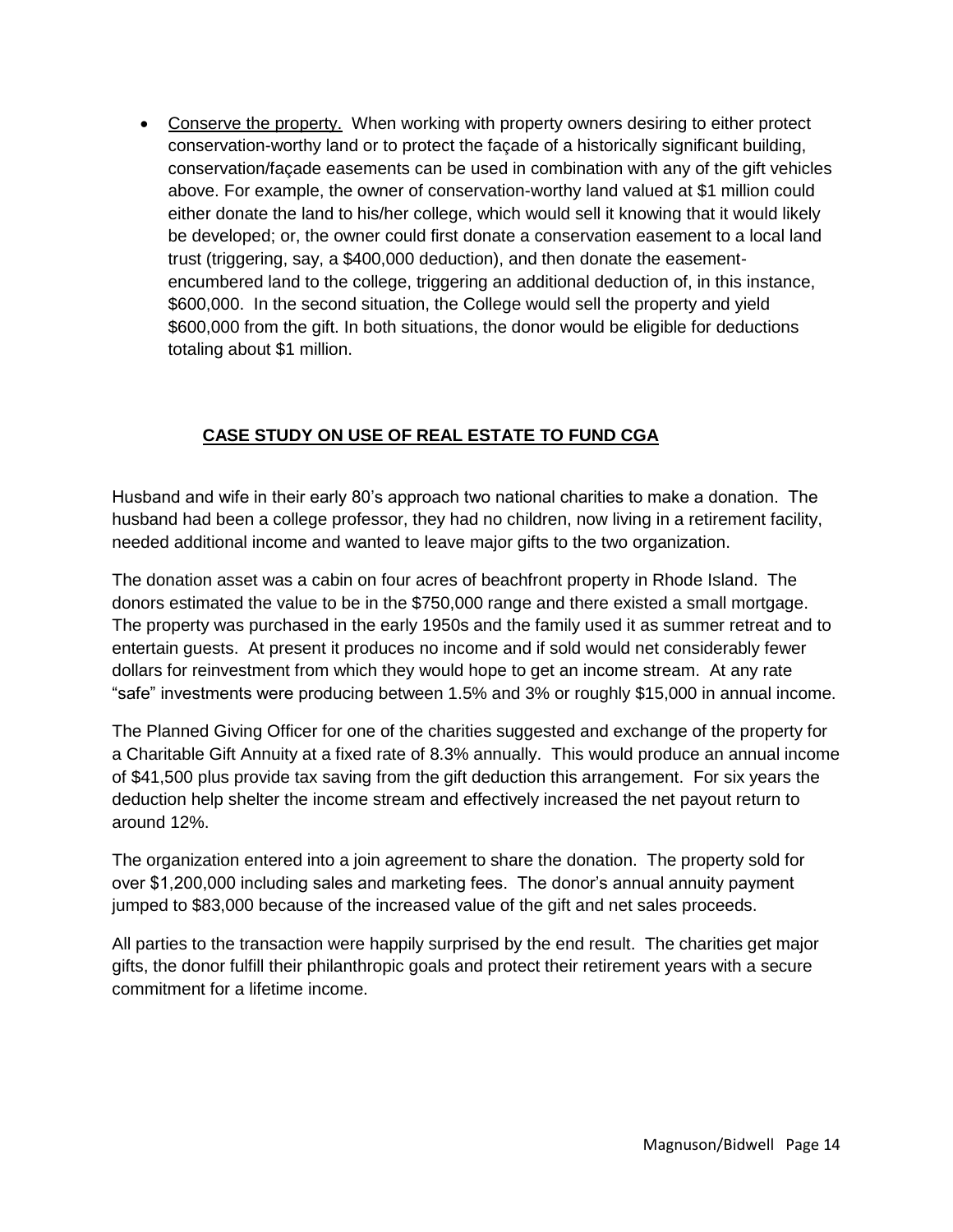#### **Bargain Sale of a Restaurant site**

An investor owned a property for over 30 years that included a 19,000 square foot building and the land on which it sat (46,000 square feet). In previous life the property had been used as a site of an upscale restaurant and offices. During the period in which the property was fully occupied it had an appraised value of \$2,100,000. The property went vacant for five years. During that time, it was offered for sale at \$1,100,000. The Donor continued to carry mortgage payments on \$350,000 plus annual holding costs for property taxes of \$18,000; insurance and public utility stand by charges of \$5,000.

A two-year-old appraisal in the approximate amount of \$1,050,000 had been commissioned by the Donor and he felt the FMV would still be in that range.

Enter Realty Gift Fund (RGF) a 501 (c) 3 public charity into discussion with the property Owner/Donor about the potential for a "Bargain Sale" donation arrangement. A "Donation Agreement" was signed by both RRGF and the Donor. The terms included a provision for RGF to pay the Donor \$350,000 in cash at closing. The Donor would use these funds to retire the mortgage leaving the property free and clear for RGF. (FMV \$1,050,000 less \$350,000 mortgage leaves RGF with an indicated equity/donation of \$700,000).

RGF arranged for an investor to lend it the \$350,000 needed to close with the Donor. The new mortgage had a term of three years with interest and equity participation to be paid at the closing of a sale to any new purchaser of the property.

The donation closed on June  $8<sup>th</sup>$ . A sale to third party buyer closed on June 23<sup>rd</sup>. At closing the investors mortgage was paid off and RGF got the residual of the sale proceeds as the fundraising benefit for RRGF from the "Bargain Sale" donation.

The buyer was a local restaurant chain that paid cash for the property. It had no use for the improvements so all of the buildings will be demolished to make room for a new restaurant. The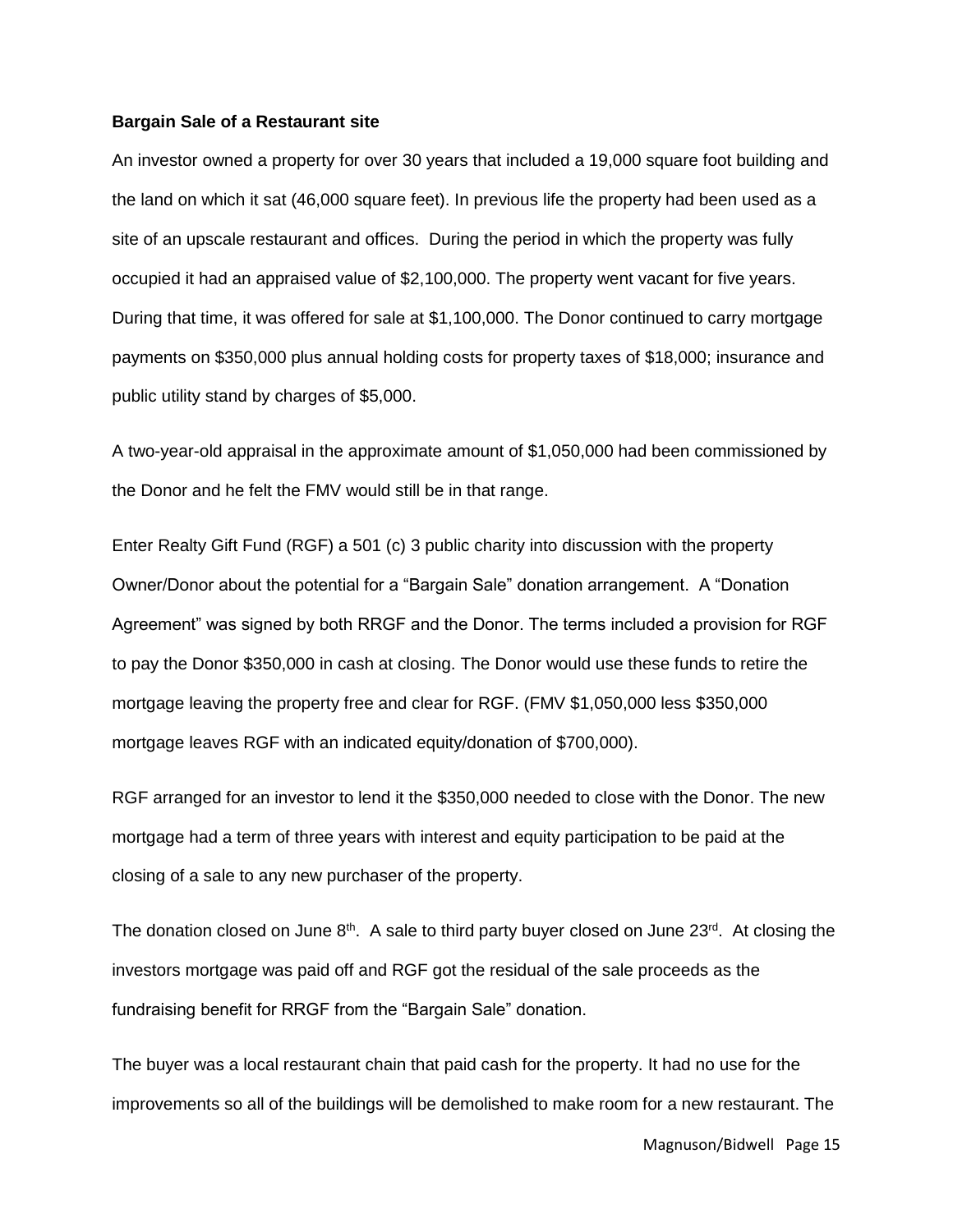sales price was reduced to allow the buyers to complete its plans. By quickly finding a buyer and reducing RGF's risk exposure it captured major cash gift from this process.

#### **Benefits of the Transaction:**

- 1. Donor received debt and holding cost relief
- 2. A charitable gift deduction flowed through to the Donor
- 3. RRGF received funding for their primary mission (environmental impacts property remediation) and education on its expertise leading to the public good, i.e., repositioning property for new uses and adding to the community tax base
- 4. The third party's Realtor got a full 6% commission

RRGF is flexible on structuring these types of donations. The cash purchase portion does not have to be used for debt reduction. Should the property be free and clear, the Donor can take the cash for his/her benefit.

This gift arrangement offers creative solutions for a Donor and the property can be donated anywhere in the United States.

## **Case Study CGAs funded by Rental Property**

In the world of charitable gifts, real estate donations provide a way to benefit both the donor and the charity. When a Donor decides to make a gift of real estate to a Charity, the gift can be combined with a Charitable Gift Annuity that ensures the Donor a guaranteed monthly income for life and the Charity with the remainder upon the death of the Donor. In the example of the successful case study below the Charitable Gift Annuity was also complemented with a direct donation to the charity. Both parties were very pleased with the results.

Mr. and Mrs. Donor of Torrance, CA, approached California State University Dominguez Hills (CSUDH) to explore the possibility of donating a condominium in Redondo Beach, CA to support the housing needs for new professors. While investigating their concept, it was suggested they might want to consider using a portion of their property equity to fund a Charitable Gift Annuity (CGA) which would provide them each with a fixed monthly income and use the balance as an outright gift to the university.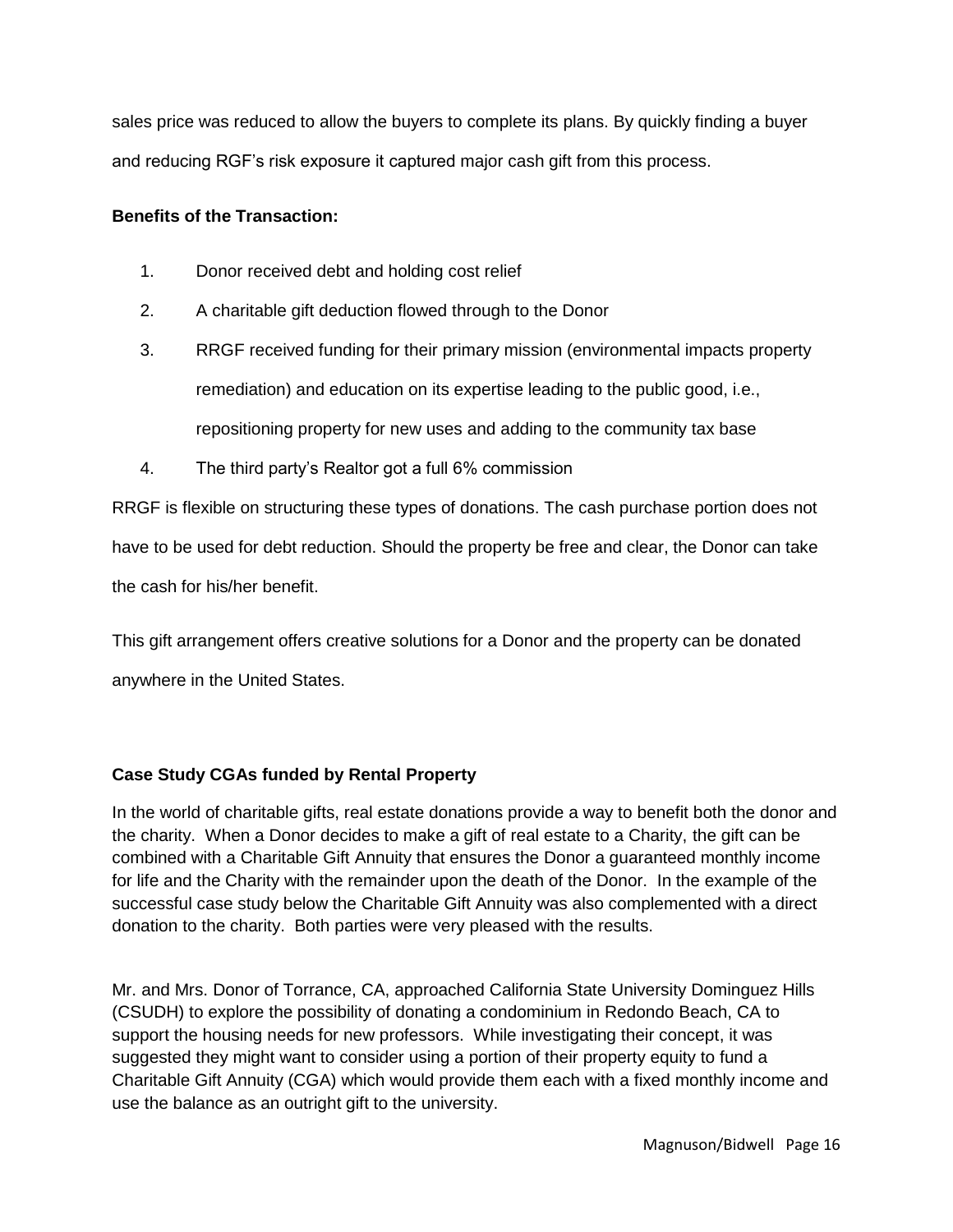To accommodate the CGA element of the donation it required the California State University Foundation (CSUF), a certified grantor of CGAs, to step in as the transaction's coordinator. Two officers from the school's Advancement office worked together to process the procedure prescribed in the university's "Guidelines for Gifts of Real Estate".

The university retained me as their real estate consultant to handle the joint efforts of several strategic alliance partners with whom I had built relationships. The Financial Company provided a qualified realtor to inspect the condo, order a preliminary title report, write a "Brokers Opinion of Value" memo and issue a marketing plan. Under the university's guidelines, all properties offered in exchange for CGAs must be donated and sold simultaneously.

The Realtor procured an acceptable purchase offer. The escrow closing took only twenty-five days. Everything went as planned and sales proceeds were distributed to fund two CGAs (one each for Mr. and Mrs. Donor) as well as a current cash gift to the university. The cash was to be used to purchase one or two condos near the campus that would be used to house university professors.

When interviewed about the process, Mr. Donor said, "the process went very smoothly" but "it needs to be better advertised". He sensed that many other university supporters would use their real estate equities to fund CGAs if information were better disseminated.

Comments from a University representative, "Our foundation board was cautious about accepting gifts of real estate because we do not have a sizeable unrestricted asset pool to capitalize a Charitable Gift Annuity while marketing the real estate for sale. The process of simultaneous sale eliminated that obstacle and the risk associated with estimating sale proceeds."

In the process of simultaneous sales, the donor enters into an agreement giving the charity a contractual right to the donation. Under that contract the charity has a specific due diligence period to investigate the property issues and market the asset. It is the Foundation's consultant that finds the buyer, negotiates the sales price and closes the transaction. The Donor receives the gift annuity income and tax deduction component at the end of the process.

They have no hands-on control of the process once the "Agreement for Donation of Real Property and Escrow Instructions" has been executed.

This type of gift is an excellent opportunity for philanthropic donors to be active participants in the distribution of their estate experiencing the gratification of seeing their dreams realized while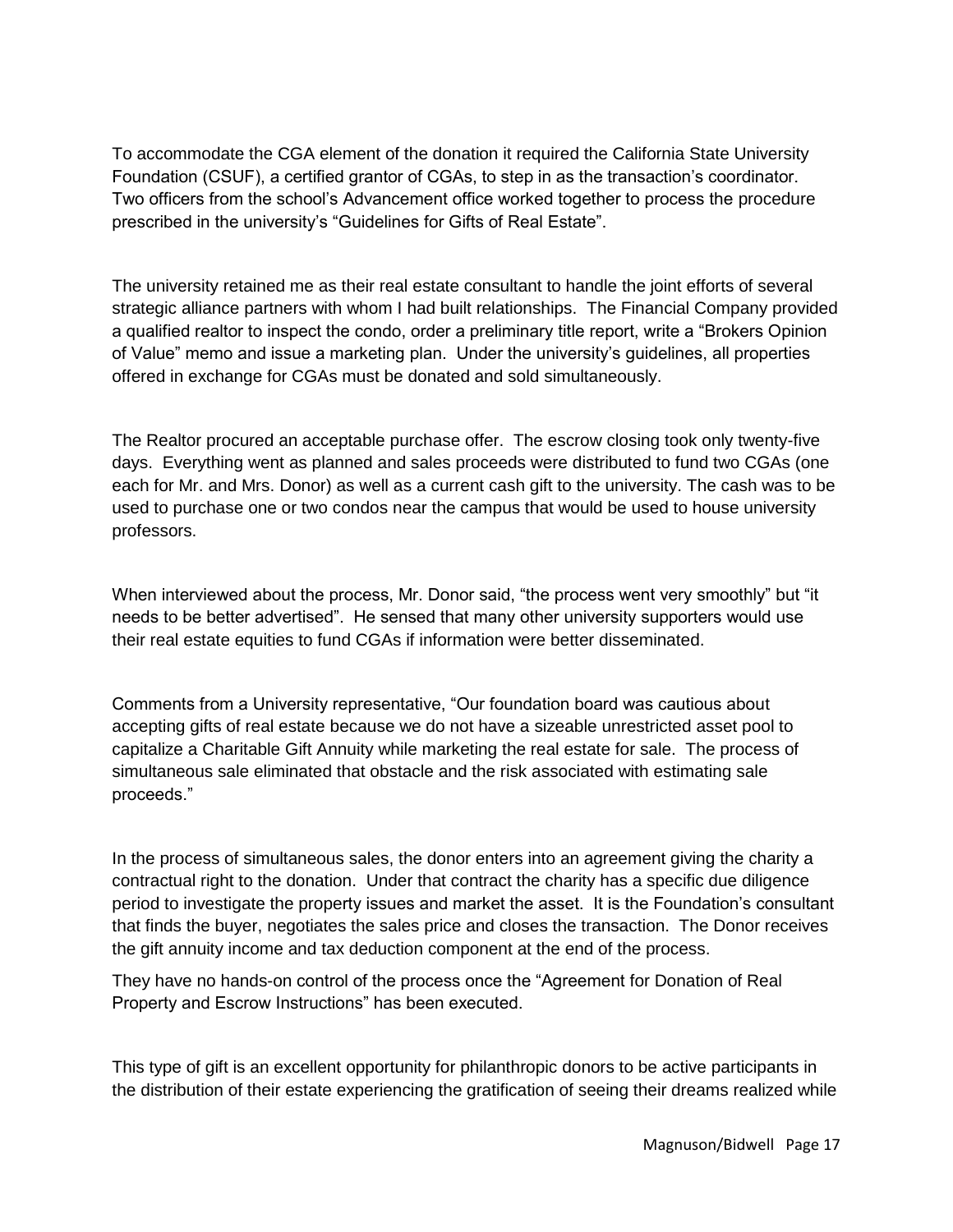at the same time receiving the financial benefit they needed from the donated asset.

Sidebar example: the values are for demonstration purposes and not actual case numbers.

| Fair Market value of property: | \$500,000 |
|--------------------------------|-----------|
| Costs for sale: 7%             | \$35,000  |
| Net sales proceeds:            | \$465,000 |

The Donors fund a CGA for \$375,000 at an annuity rate of 6.25% or \$23,437.50 annually and receive monthly annuity payments of \$1,953.13, guaranteed for life! (Annuity rates are based on the American Council of Gift Annuities.). The Donor wins – they now have an income stream greater than they were receiving from the property's rent, in addition, they are recognized for their lifetime philanthropy to the University.

The balance of the donated property equity of \$90,000 could be a straight current gift to the Charity.

## **Solution for Prearranged Sales**

A donor approached a fundraising staff member at The George Washington University with an offer to donate her rental condominium. She was very excited because it was under contract to sell the unit for \$550,000 with closing to take place in ten days. A policy within the University requires fundraisers, when dealing with potential real estate donations, to work with a member of the Planned Giving Department. At the first joint meeting with the donor the University's team had to raise the pre-arranged sale issue.

The donor was advised that the University would be happy to receive the gift, but under the circumstances, the donor would be subject to a huge capital gains tax (The basis in the property was \$50,000). This was not a good message to carry to the donor. She did not understand why the University would not accept the gift and give her full gift credit. The initial gift of the condo was to be the first of two gifts toward an ultimate gift of a \$1,000,000 endowed scholarship. She wanted to add the equity in the second condo to the pool for the endowed fund. Any difference between the equities in the real estate gifts and the \$1,000,000 would be made up for by a provision in her will. Losing credit for the first transaction was not an option if the University wanted to save this wonderful donation.

The team of accountants and attorneys involved in the original purchase agreement came up with a solution. The donor and purchaser agreed to amend the purchase agreement to allow the seller/donor/exchanging party to add a provision for an IRS Section 1031 exchange.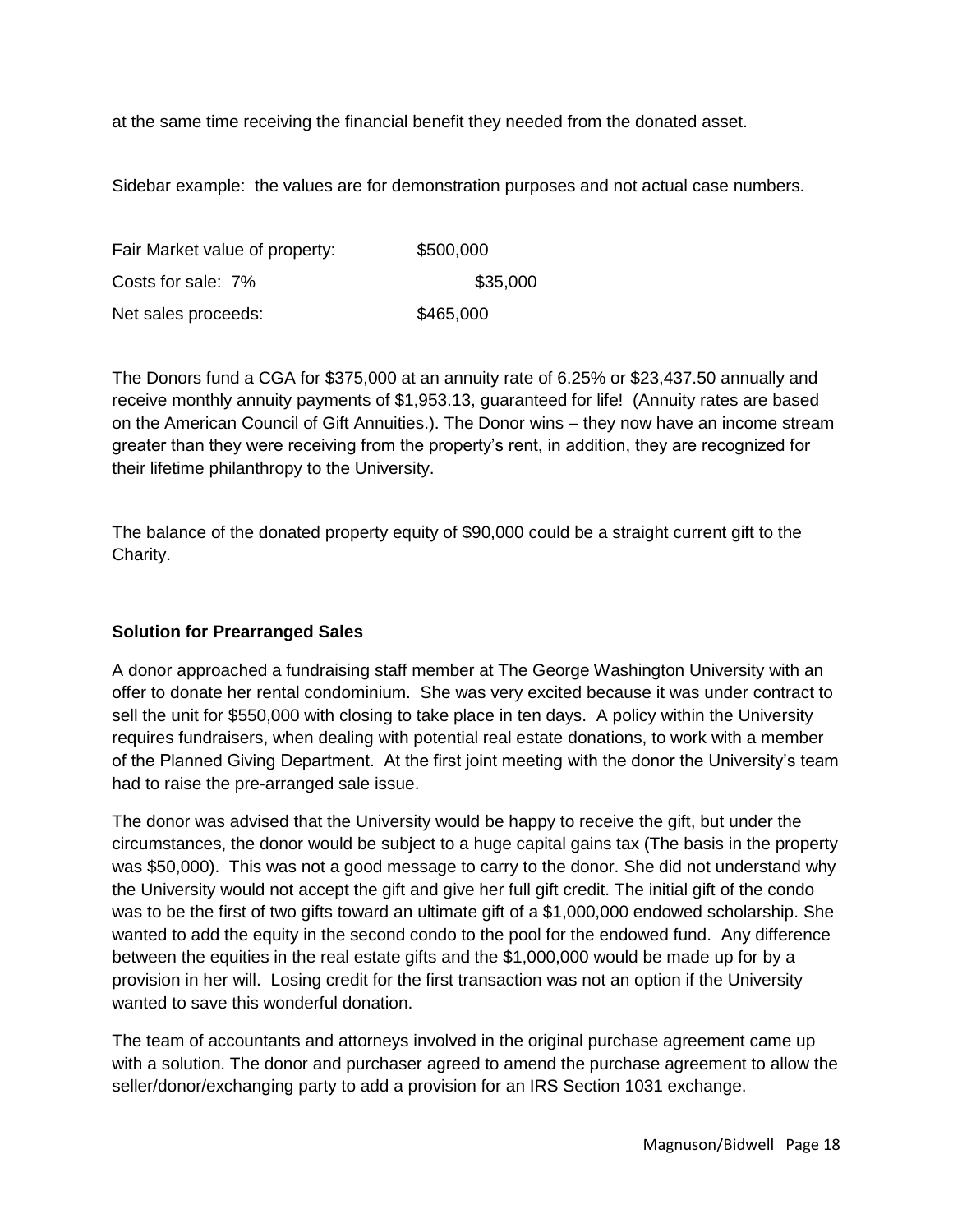The purchase of the condo was completed as planned. The net proceeds from the closing were placed into an escrow account controlled by a facilitating agent. The University has on staff a nationally known specialist in exchanges. With his expertise, a replacement property was located and purchased within his guidance of the Starker provisions as dictated by the IRS. \*\*\*Starker exchange case as a footnote.

Once the replacement property was closed, the donor leased the property for a short period of time and decided to move forward with a "Donation Agreement" that had a "Bargain Sale" component. The Bargain Sale first went to reimburse the Donor for costs related to the first property transfer into the exchange pool.

The University advanced funds for repairs to the replacement property. The "Bargain Sale" agreement provides for these costs to be reimbursed to the University, the donor to get her money, and the gift to be booked at very nearly the face value of the original property value when it was first offered as a gift.

A buyer was located for the replacement property and closing took place. Funds were distributed to each party as the donation agreement spelled out.

End Results:

- 1. Happy Donor
- 2. Happy University
- 3. Happy purchasers for both properties

To use this technique, the property offered as the donation must meet the IRS criteria as "likekind" property. The Starker provision requires that a donor and his/her agent must comply with this or use the simultaneous closing technique.

The professionals who play a role in this type of arrangement are:

- 1. Tax attorney
- 2. CPA
- 3. Title company officer
- 4. The charity's general counsel
- 5. A facilitating agent
- 6. Realtor with section 1031 exchange experience

## **\*\*\* Starker v. United States**

STARKER v. UNITED STATES

79-2 U.S.T.C. ¶ 9541 44 AFTR 2d 79-5525 (1979)

Affirming, reversing and remanding [77-2 U.S.T.C. ¶ 9512 \(1977\), 40 AFTR 2d 77-5460 \(1977\)](http://www.timbertax.org/research/caselaw/court_cases/s/starker)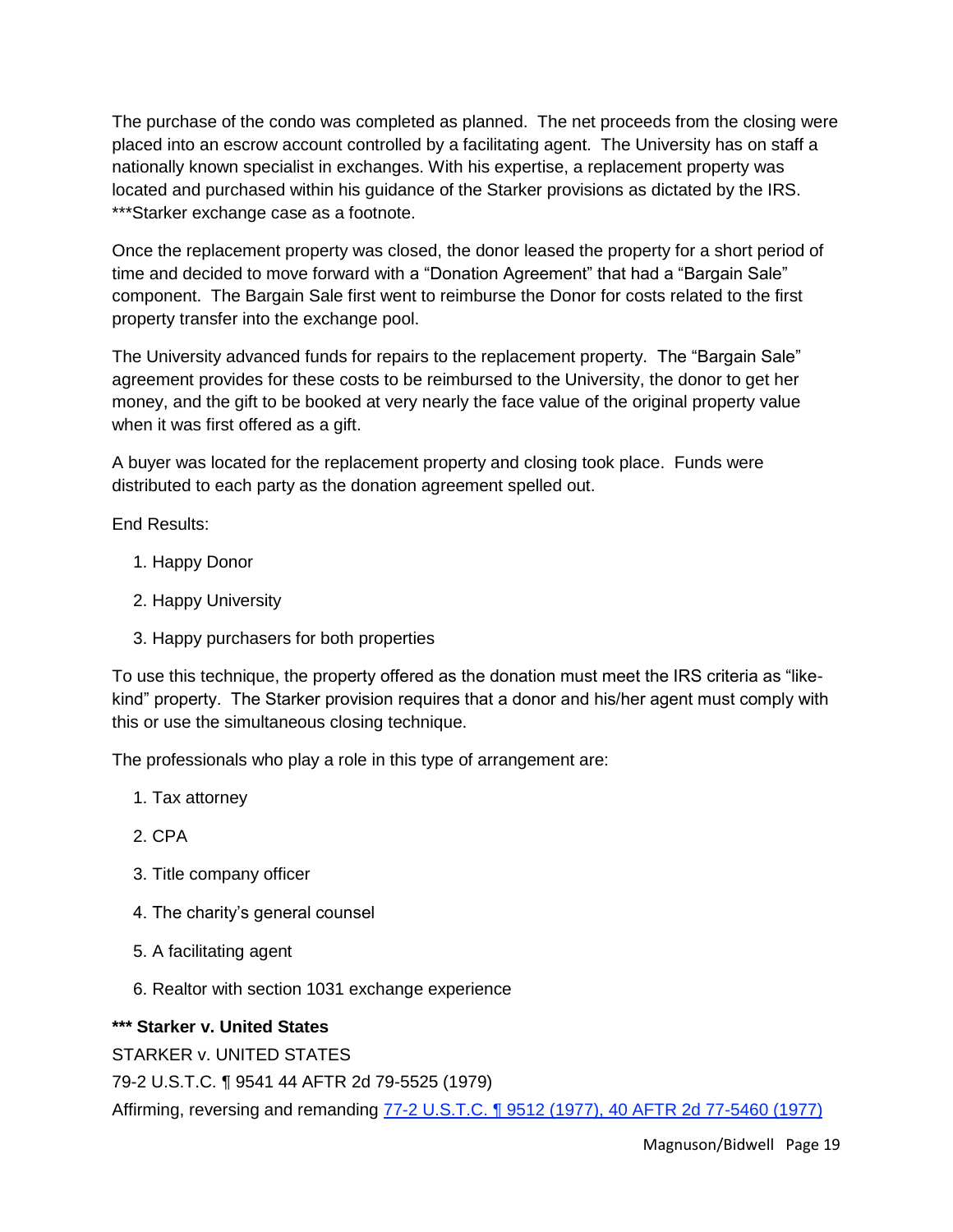#### **Creative Structural Alternatives to Isolating and Managing Risk**

Charities have several options for avoiding most liability when they are offered real estate assets.

One option, referred to above, is for the gift to come by way of a charitable remainder trust where the charity does not assume the trusteeship until the property has been sold by the originating trustee.

Another option is to enter into an arrangement with a "facilitating charity" to accept the role of processing a donation and then sharing the net proceeds once the asset is sold. No ownership issues are linked to the originating charity by structuring a mutually beneficial arrangement on how to handle real estate being offered by the donor. Some community foundations provide this service, as do some colleges, universities, Realty Gift Fund and Charitable Solutions.

Some non-profits have elected to establish a 509 (a) (3) charitable supporting organization, for the purpose of receiving and disposing of gifted real estate, with the expectation that income and assets in this organization could be distributed to the sponsoring charity at any time.

Another approach, popularized by attorney Emil Kallina, is for the charity and an identified buyer enter into a "put" option agreement whereby the charity can elect to postpone taking title to the gifted property until such time as it intends to exercise its option to sell the property to the identified buyer. Though this leaves the charity in the chain of title momentarily, it eliminates any exposure to carrying costs, etc.

Two other approaches, the directed/simultaneous close, using guidance from the Tax Court's *Guest* ruling, and the use of single member limited liability companies, are described below.

#### **The Directed/Simultaneous Close**

A directed close is a means by which a charity accepts, markets, and sells a gifted piece of real estate without taking title to the property, while still providing the property's donor with access to an income tax deduction. In such a transaction, the title and deed to the gifted property convey directly from the donor to a third-party buyer without the charity having ever taken title. By remaining outside the chain of title, the charity avoids any risk exposure to environmental concerns, injury to visitors to the property, and/or downturn in property values while the gifted real estate is on the market or after it is sold. In addition, the charity assumes no responsibility for holding costs that may apply to the gifted property, including property taxes, maintenance, insurance, etc. This enables charities to accept a much broader range of gifts and helps maximize the donor's tax deduction.

#### **The legal precedent that underlies the directed close technique**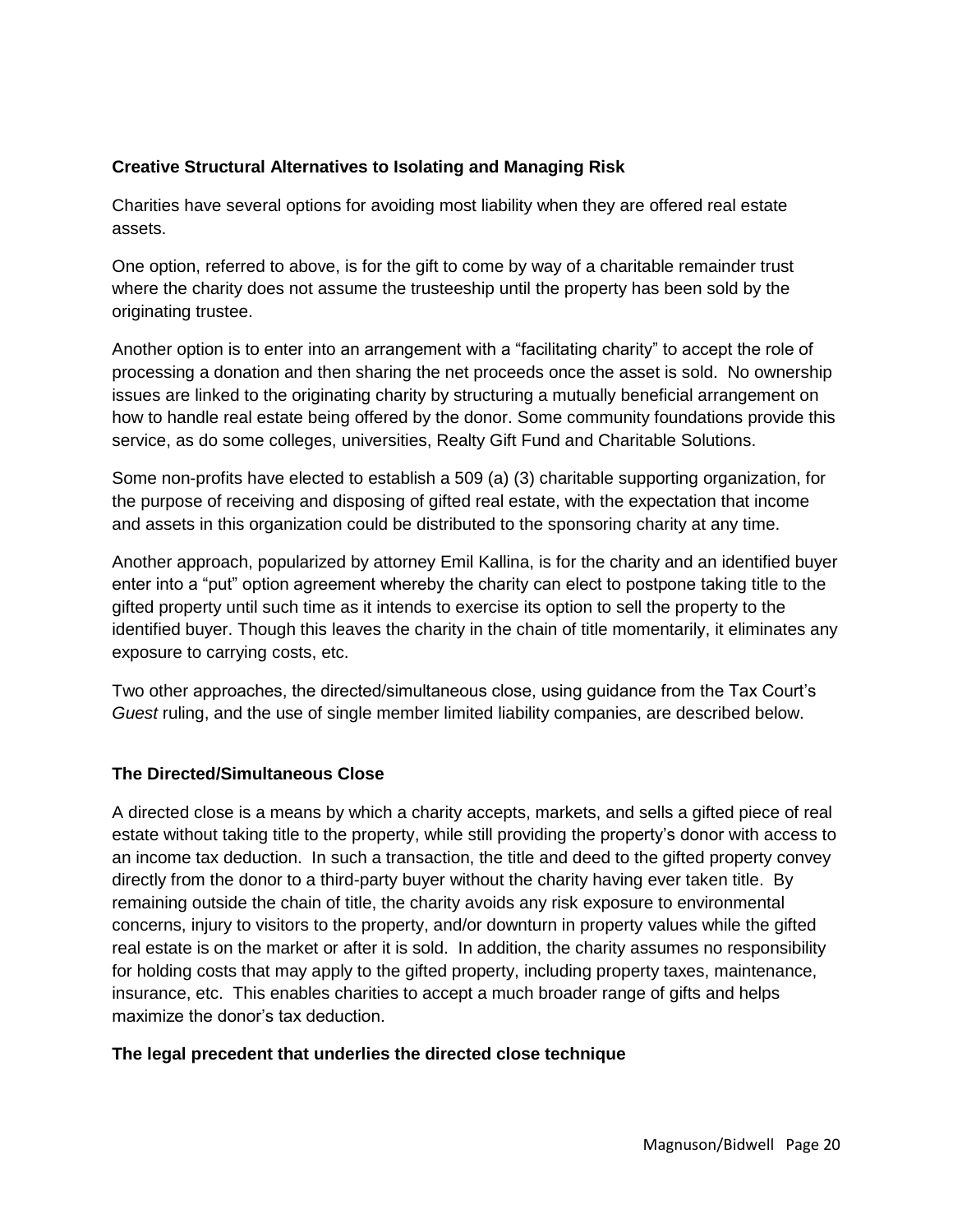In *Guest v. Commissioner,* 77 T. C. 9 (1981), a charity never took title to several gifted pieces of real estate, yet the donor, Winston F. C. Guest, was entitled to a charitable deduction for his gift. The charity wanted title to convey directly from Mr. Guest to a third-party purchaser in order to minimize the applicable state and local transfer taxes, which, without a directed close, would have applied first to the transfer from Mr. Guest to the charity and again to the transfer from the charity to the third-party purchaser, thus significantly diminishing the proceeds of the gift.

In *Guest*, the charity requested Mr. Guest to "retain title as nominee on our behalf. When we have completed our negotiations (for resale of the properties), we will instruct you to prepare deeds in the name of the purchaser." During the "inspection period," the charity identified a willing and able buyer and directed Mr. Guest to transfer the properties' deeds to the third-party purchaser. While the IRS held that this transaction did not entitle Mr. Guest to a charitable deduction, the Tax Court strongly disagreed and held that, where the parties' intentions to make and accept a gift of property are clear and well-documented, a donor can be considered to have made a valid charitable contribution of real estate when the donor deeds the property not to the charity, but instead, at the charity's specific direction, to a third-party buyer identified by the charity.

This ruling was further reinforced in 1986 in *Stark v. Commissioner,* 86 T.C. 243, in which a taxpayer desired to transfer land worth \$1.8 million to the U.S. Forest Service. The Forest Service can receive contributions of land only by exchange but, in *Stark*, the donor wanted to receive cash. So, the donor/seller agreed to sell her property for \$1.2 Million to a third-party purchaser, who would then exchange that property for other Forest Service property; the donor/seller would also receive a \$600,000 tax deduction for the discounted price. Citing *Guest*, the court held that the contribution to the Forest Service was complete when the taxpayer conveyed the property to the third-party buyer pursuant to the Forest Service's direction, and not at the later time when the Forest Service completed its exchange transaction with the third party as urged by the IRS.

#### **How it works**

Underlying each directed close transaction is a legally binding gift agreement, or contract, in which the donor makes an irrevocable commitment to convey to the charity title to the gifted piece of property, subject only to an "inspection period" for a stated period of time. During this period, the charity inspects and markets the property and attempts to identify a third-party purchaser. Throughout the inspection period, the donor remains responsible for all holding costs associated with the gifted property, including maintenance, taxes, and insurance. The donor also remains responsible for all warranties and representations set forth in the agreement in regard to the gifted property and agrees to indemnify and hold harmless the charity from and against any liabilities or claims of an environmental nature.

If a third-party purchaser is identified, a closing settlement is scheduled. At closing, the donor/seller is directed by the charity to convey the title and deed directly to the buyer. The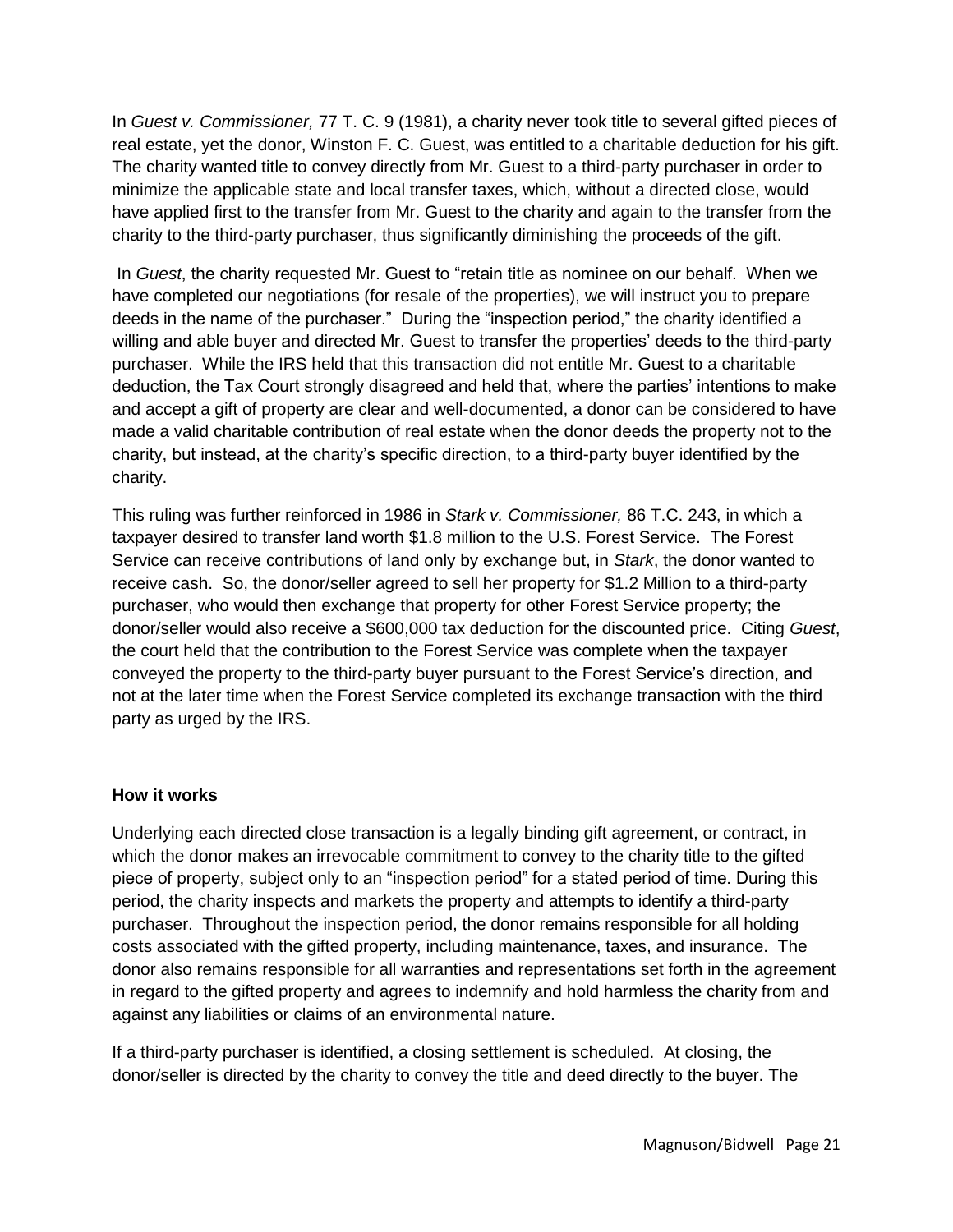donor receives a tax deduction equivalent to the tax deduction s/he would have been entitled to if s/he had transferred the title directly to the charity.

If a third-party purchaser is not identified, then one of three things will happen:

- 1. The charity and donor may choose to negotiate a new gift agreement, perhaps with different terms;
- 2. The charity may choose to finish accepting the gift and take possession of the property; or
- 3. The charity may let the contract expire, so that full control of the property reverts to the donor.

## **The Single Member Limited Liability Company**

Recently, the IRS has come forward with guidelines which allow charities to create singlemember limited liability companies (SLLC) into which title of donated properties may be placed. This approach offers a safe haven for the charity while allowing the donor to get credit for the charitable deduction.

By using this approach as an alternative to simultaneous closings or support organizations, the charitable world is being offered an inexpensive way to start accepting real estate donations.

Some large national charities are reviewing the concept with the hope they can expand their fundraising efforts by creating a barrier to risk factors sometimes associated with real estate gifts.

## **Conclusions**

I believe that the development community will continue to show an increased interest in the pursuit of real estate gifts, as gifts of cash and appreciated securities remain hard to come by. I believe that more and more development shops will take advantage of the accumulated wisdom and best practices available for the pursuit, structuring, evaluation, closing and disposition of real estate gifts.

I also believe that more and more development shops will overcome the "chicken and egg" paralysis that has often stood in the way of pursuit of real estate gifts. By this I mean: Some organizations have been reluctant to publicize an interest in real estate gifts out of concern that they would get many inquiries and wouldn't have the capacity to deal with them. Other organizations have been reluctant to develop their capacity – through policies and procedures, staffing and staff training, consultants – to process real estate gifts because they have been afraid that there might not be the volume of real estate gift activity to justify such an investment. My advice is: Ramp up slowly on both sides. Do a little bit to develop real estate gift capacity, and do a little marketing, and see where it goes. If a decent level of real estate gift activity